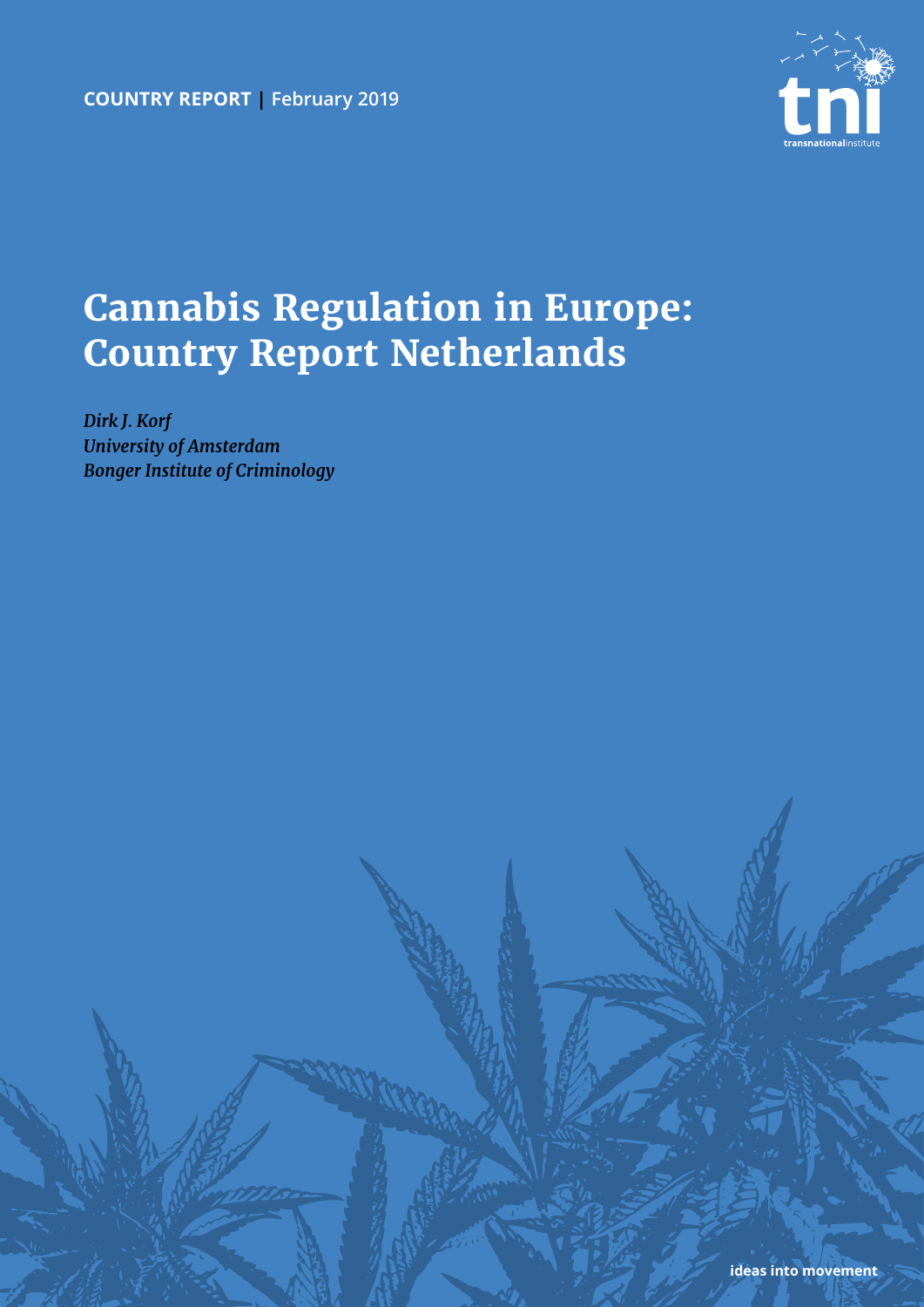#### **Introduction**

Although cannabis is an illicit drug in the Netherlands, marijuana and hashish are openly sold in socalled 'coffeeshops' – thereby probably representing the most widely known example of Dutch drug policy. Originally, these coffeeshops were café-like places, where users could buy and use small amounts of cannabis. In general, this is still the case, although today some coffeeshops function more as takeaway stores where one can buy, but not use cannabis.

Selling cannabis in coffeeshops is condoned, but subject to strict regulations. Coffeeshops sell cannabis to consumers from their 'front door', but of course this is only possible when the shops are sufficiently supplied. The supply of coffeeshops is commonly known in the Netherlands as the 'back door', even though in reality both suppliers and customers use the same door to enter the coffeeshop. The Dutch policy of tolerance towards coffeeshops does not apply to the back door, but this problem has been ignored for many years. In recent years, this inconsistency has become a major issue in the national debate on cannabis policy, not least because of pleas by local authorities for renewal, in particular to regulate the back door and to establish a closed circuit from cannabis cultivation to selling to consumers in coffeeshops.

#### **Cannabis criminalisation and decriminalisation**

In the Netherlands, the first statutory provisions on illicit drugs were enacted in 1919, in the *Opiumwet* (Opium Act), but were confined to opiates and cocaine. The import and export of cannabis was introduced into the Opium Act in 1928, because this had been made obligatory by the Geneva Convention of 1925.<sup>1</sup> Not until 1953 did hemp products come to receive the same treatment as opiates and cocaine; possession, manufacture and sale became criminal offences. Additional changes made to the Opium Act in 1956 reduced the definition of hemp to include only the dried tops of the plant.<sup>2</sup> Statutory decriminalisation of cannabis took place in 1976. De facto decriminalisation, however, set in somewhat earlier.

Prior to the Second World War, cannabis use had scarcely been heard of in the Netherlands, and this did not change much in the early post-war years. The 1950s can be seen as the introductory phase of cannabis in the Netherlands, when marijuana was used by small groups of jazz musicians and other artists who had learned to use it while abroad, as well as foreign sailors and German-based US military personnel, in particular in Amsterdam (Cohen 1975; De Kort and Korf 1992; de Kort 1995).

In the course of the 1960s, cannabis use in the Netherlands rapidly gained popularity. An increasing number of adolescents began smoking it, but not until the end of the decade was a users' subculture in evidence. Cannabis spread forcefully in the wake of the hippy movement. Smoking hash at the national monument in Dam Square or in the Vondelpark in Amsterdam became a must for a burgeoning international youth 'counterculture' (Leuw 1973).

In 1969, the Netherlands ratified the United Nations Single Convention on Narcotic Drugs (1961). In the first debate on ratification in the Dutch Parliament in 1963, it had been concluded that the Single Convention gave the national legislature freedom to set only those punishments pertaining to narcotic drugs which it deemed appropriate.3 During this parliamentary debate a representative of the Social Democratic Party was already questioning whether cannabis should be defined as an illicit drug in all cases. Legalisation of cannabis was frequently brought up during the parliamentary debates leading up to the revision of the Opium Act in 1976. As the Single Convention did not appear to allow legalisation,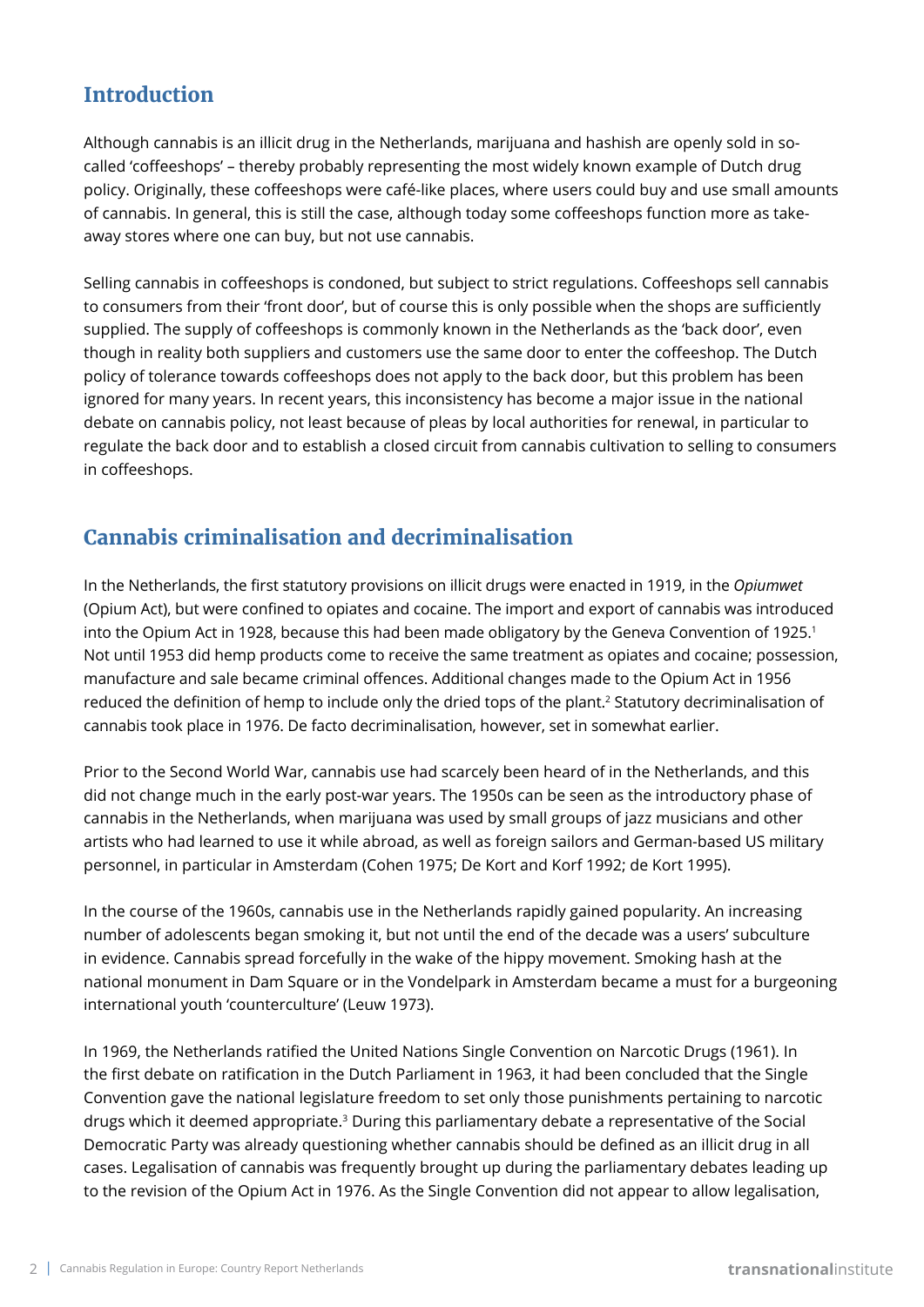a compromise between prohibition and legalisation seemed the only available route. The revised Opium Act for the first time drew a distinction between 'drugs presenting unacceptable risks', such as heroin, cocaine, amphetamines, and LSD (Schedule I) and 'hemp products' (Schedule II); moreover, it differentiated the related criminal offences and the penalties they carried. The old law had provided only one general penalty for all intentional trafficking in or possession of any prohibited drug, up to four years' imprisonment, or six months in jail for unintentional acts. In 1976 penalties relating to cannabis were reduced to a lower level than those for Schedule I drugs. The possession of hashish or marijuana up to 30g was reduced from a serious to a petty offence, carrying a maximum sentence of one month's imprisonment. This differentiation between 'soft' and 'hard' drugs was based on the concept that the use of different illicit drugs entails differential risks. It was believed that non-differential criminalisation of all drug users and drug dealers would more readily bring cannabis users into contact with hard drugs. Differentiating between soft and hard drugs was intended to separate the respective drug markets and thus reduce this risk.

There were two major reasons for the statutory decriminalisation of cannabis in 1976: the advent of heroin and the increasing use of cannabis, which brought with it a de-stigmatisation of cannabis use. Although opiate addiction was not unknown before the early 1970s, it had been considered to be chiefly a problem of renegade doctors and nurses, other morphine users, and a small group of elderly Chinese opium smokers. The introduction of heroin, and especially the intravenous use of it by young people, confronted legal authorities, the medical profession and social workers with a wholly new phenomenon. Combating the further spread of heroin obviously demanded a much higher priority than concerns about drugs which were far less dangerous – as seen by members of these various professions – such as hashish and marijuana. Initially, the latter two had been rated as extremely dangerous. After many years of defining users as criminals, authorities began redefining the use of these substances as a symptom of psychiatric or psychological pathology. Gradually they were seen as a symptom of social pathology. The focus began shifting away from the individual user as a delinquent or patient. Cannabis use came to be perceived as non-conformist behaviour, a collective protest of a new subculture against dominant social structures. The final step was the redefinition of cannabis use as recreational behaviour (Leuw 1972).

# **From underground market to coffeeshops**

With regard to the cannabis retail market in the Netherlands until the mid-1990s, three phases can be distinguished (Korf,1995; 2002).

- **•** During the first stage (1960s and early 1970s) the Dutch cannabis retail market was a predominantly *underground* market. Cannabis was bought and consumed in a subcultural environment, which became known as a youth counterculture.
- **•** The second stage was ushered in when Dutch authorities began to tolerate so-called *house dealers* in youth centres. Experiments with this approach were formalised in the statutory decriminalisation in the revised Opium Act of 1976. Official national Guidelines for Investigation and Prosecution came into force in 1979. These guidelines are founded in the expediency principle, which is a guiding principle in Dutch penal law and the opposite of the legality principle.<sup>4</sup> A general prosecution of cannabis offences was believed to not serve the public interest, but to stigmatise many young people and isolate them from society. According to the national guidelines the retail sale of cannabis to consumers was tolerated when the house dealer met the so-called AHOJ-G criteria: no overt advertising (*Affichering*), no **H**ard drugs, no nuisance (*Overlast*), no underage clientele (*Jongeren*) and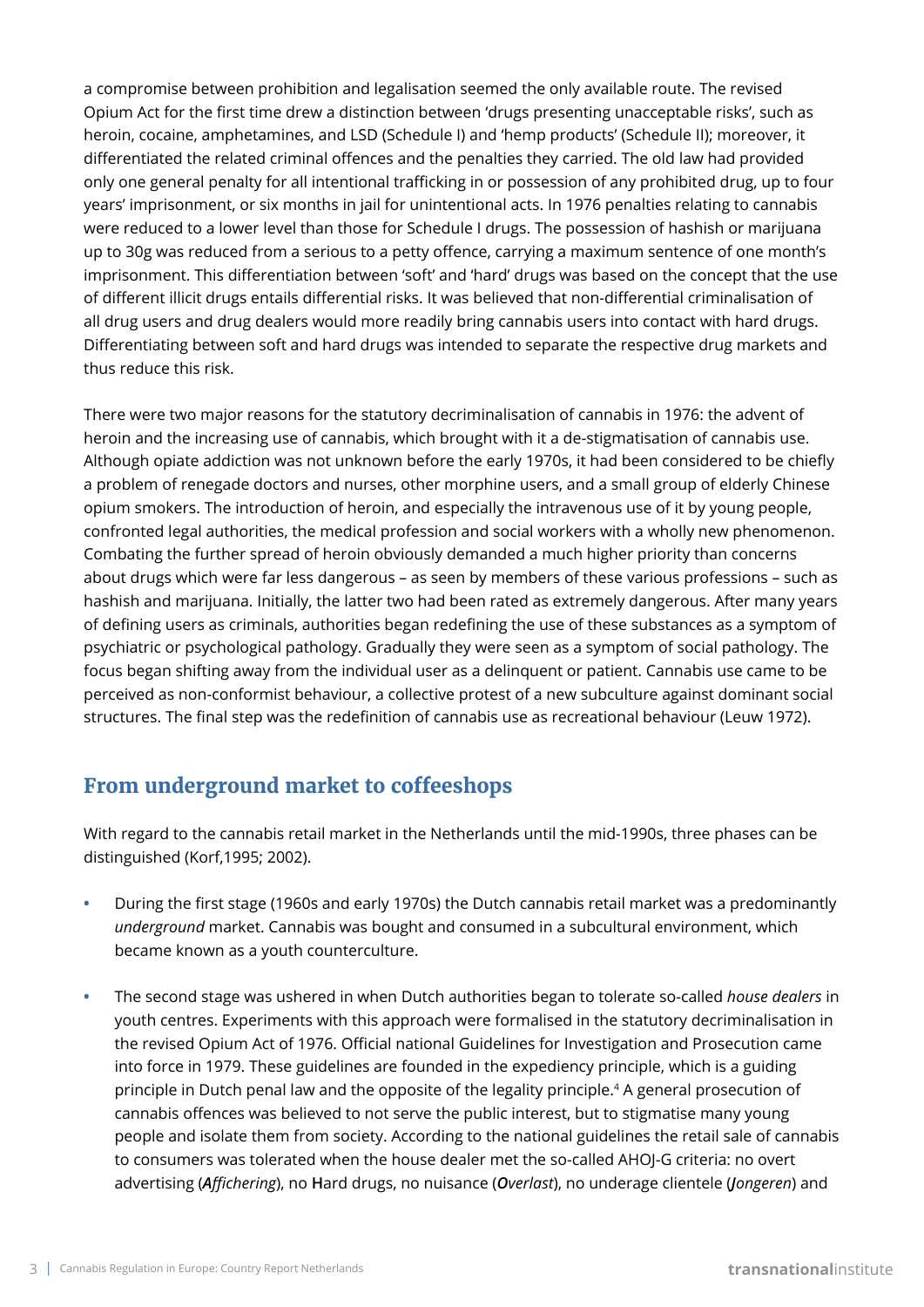no large quantities (*Grote hoeveelheden*). The small-scale dealing of cannabis was thus an offence from a legal viewpoint, but under certain conditions it was not prosecuted. It is important to acknowledge that the second stage was initiated *before*, and became most visible *after*, the Opium Act was revised in 1976 (the AHOJ-G criteria were made official in 1979). By the end of the 1970s the house dealer had become a formidable competitor of the street dealer.

**•** In the third stage, hashish and marijuana were sold predominantly in *coffeeshops*. Although the Dutch government never intended this development, through case law it was decided that coffeeshops were to be tolerated according to the same criteria as house dealers. During the 1980s coffeeshops captured an increasing share of the Dutch retail cannabis market (Jansen 1991).

### **Rethinking the 'Dutch model'**

The revised Opium Act of 1976 – and more generally Dutch drug policy since the 1970s – was based on the central notion that the drug problem is primarily a public health and welfare issue and that risk reduction is its core concept (Leuw and Haen Marshall 1994). However, in the course of the 1990s, the perspective gradually shifted towards repression and the control element became to play a role in Dutch drug policy almost equal to the health element (Blom 2006; Van Laar and Van Ooyen-Houben 2009).

*Dutch drug policy became more focused on controlling crime and drug-related disorder, usually referred to as 'nuisance.' …) Unintended consequences and international criticism led to a more stringent approach. There was a shift in perspective from containment and risk reduction to the control of nuisance and crime as a goal in itself.* (van Ooyen and Kleemans 2016: 167)

Several factors played a role in this shift. In terms of drug policy, the 1980s and early 1990s were dominated by the problem of HIV and Aids among intravenous drug users, and the focus was on harm reduction and low-threshold care for heroin and crack users. In addition, since the late 1980s there was the rapid emergence and spread of ecstasy (MDMA) – and here, too, the emphasis was on harm reduction. However, in the meantime urban 'open drug scenes' had evolved (with street dealers selling heroin, cocaine and crack-cocaine, drug related crime etc.) as well large-scale production of ecstasy for both the national and the international market. These problems overshadowed what was happening in the cannabis market, and less attention was paid coffeeshops. After the Schengen Agreement (1985) the number of coffeeshops rose rapidly, especially in municipalities near the border. This was accompanied by a strong increase in 'coffeeshop tourism' of cannabis users from neighbouring countries.

The national government in 1995 published a comprehensive white paper on drug policy entitled *Drug Policy in the Netherlands: Continuity and Change*. It concluded that *'… in international terms the situation as regards public health is not unfavorable …'*, but also that *'… the use of drugs and everything that is related to it constitutes an acute, major social and administrative problem in the Netherlands as elsewhere'.*<sup>5</sup> Among the problems that needed to be tackled, the white paper referred to nuisance from coffeeshops caused by large numbers of customers, including so-called 'coffeeshop tourists'; an increase in organised crime involvement in supply and trafficking of drugs; and criticisms from abroad, the International Narcotics Control Board (INCB) in particular.

The white paper concluded that '*the in themselves valuable coffeeshops did, however, increase in number and*  burden',<sup>6</sup> and supported local initiatives to 'rationalise' the coffeeshop policy and reduce their number. In a critical review of the 'Dutch Model' in drug policy, Van Ooyen-Houben and Kleemans (2016)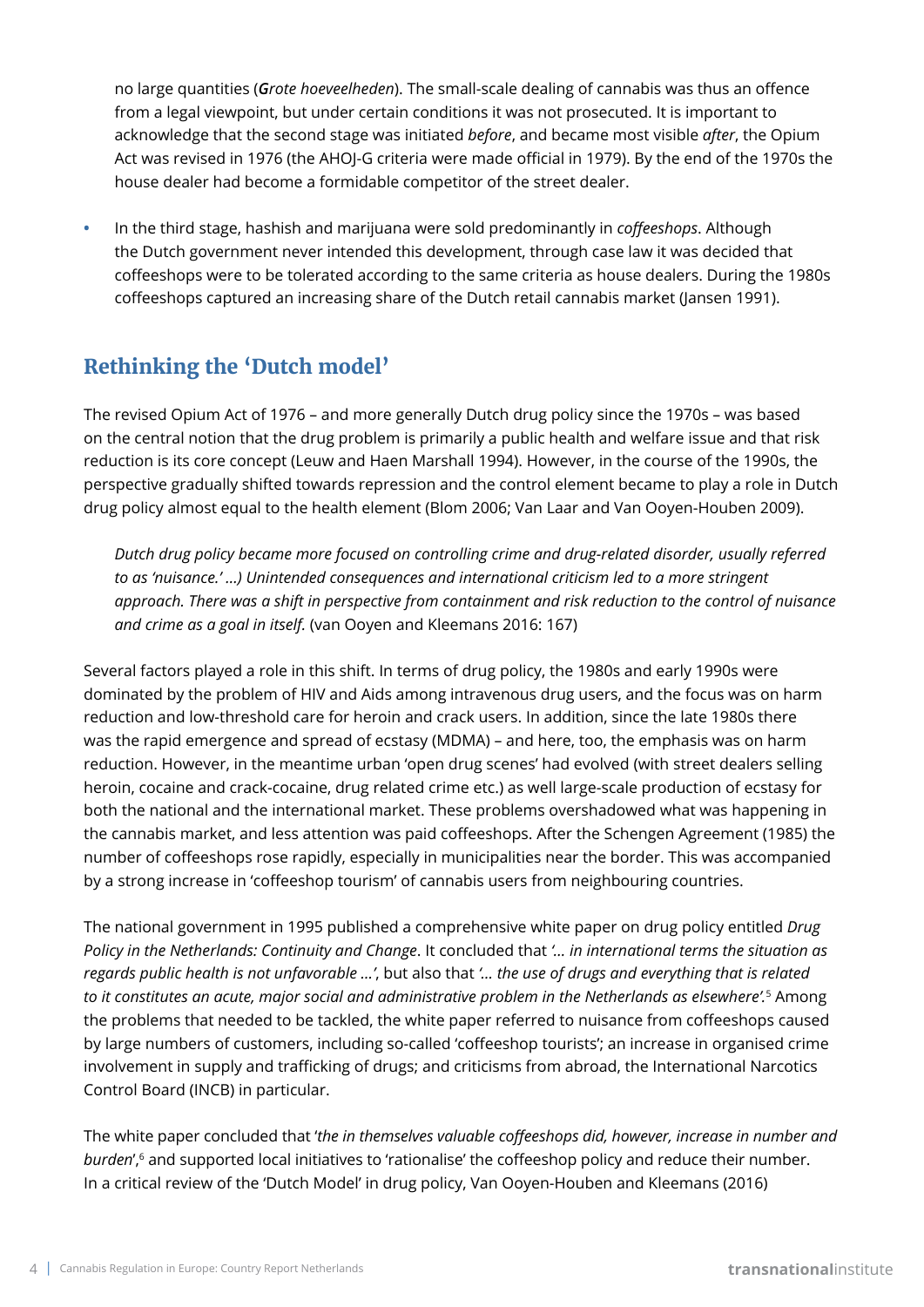analysed the evolution of coffeeshop policy in the light of increased focus on control of nuisance and crime since 1995. They argue that this increased control is reflected in administrative and criminal laws and amendments to the Opium Act aiming at improvement and facilitation of the investigation and prosecution of drug offences. Some of these legal instruments are directly or indirectly related to coffeeshop policy.

#### **Regulating the front door – national and local policy**

Both criminal and administrative law apply to coffeeshops. As stated above, Guidelines for Investigation and Prosecution of Opium Act offences by the public prosecutor set out criteria for non-prosecution of coffeeshops (originally the so-called AHOJ criteria, later AHOJ-G criteria). The first specifications of these criteria date from 1991.

#### **Box 1: National criteria governing coffeeshops**

#### **National AHOJ-G(I) Criteria Governing Coffeeshops<sup>7</sup>**

| (A) No advertising      | No advertising, apart from a minor reference (on the shop).                                                                                                                                                                                                                                   |
|-------------------------|-----------------------------------------------------------------------------------------------------------------------------------------------------------------------------------------------------------------------------------------------------------------------------------------------|
| (H) No hard drugs       | It is forbidden to have or sell hard drugs in the shop.                                                                                                                                                                                                                                       |
| (O) No nuisance         | Nuisance ( <i>Overlast</i> ) may consist of parking problems around<br>coffeeshops, noise, litter, or customers who loiter in front of or in<br>the neighbourhood of the coffeeshop.                                                                                                          |
| No young people<br>(    | No selling to or access by young people (Jongeren) under the age of<br>18; strict enforcement focuses on customers below 18 years.                                                                                                                                                            |
| (G) No large quantities | No selling of large quantities (Grote hoeveelheden) per transaction,<br>which means quantities larger than suitable for personal use (5g).<br>A transaction comprises all buying and selling in one coffeeshop on<br>the same day by the same customer. Maximum selling stock set at<br>500g. |
| No residents<br>$($     | Access only to residents ( <i>Ingezetenen</i> ).                                                                                                                                                                                                                                              |

Since then, the national criteria have been sharpened and expanded. In 1996, both the J- and G-criteria were redefined (Staatscourant 1996):

- **•** Access was restricted to persons over the age of 18 (J-criterion).
- **•** The maximum transaction per customer per day was reduced from 30g to 5g (G-criterion).
- **•** The maximum amount of cannabis in stock was limited to 500g (G-criterion).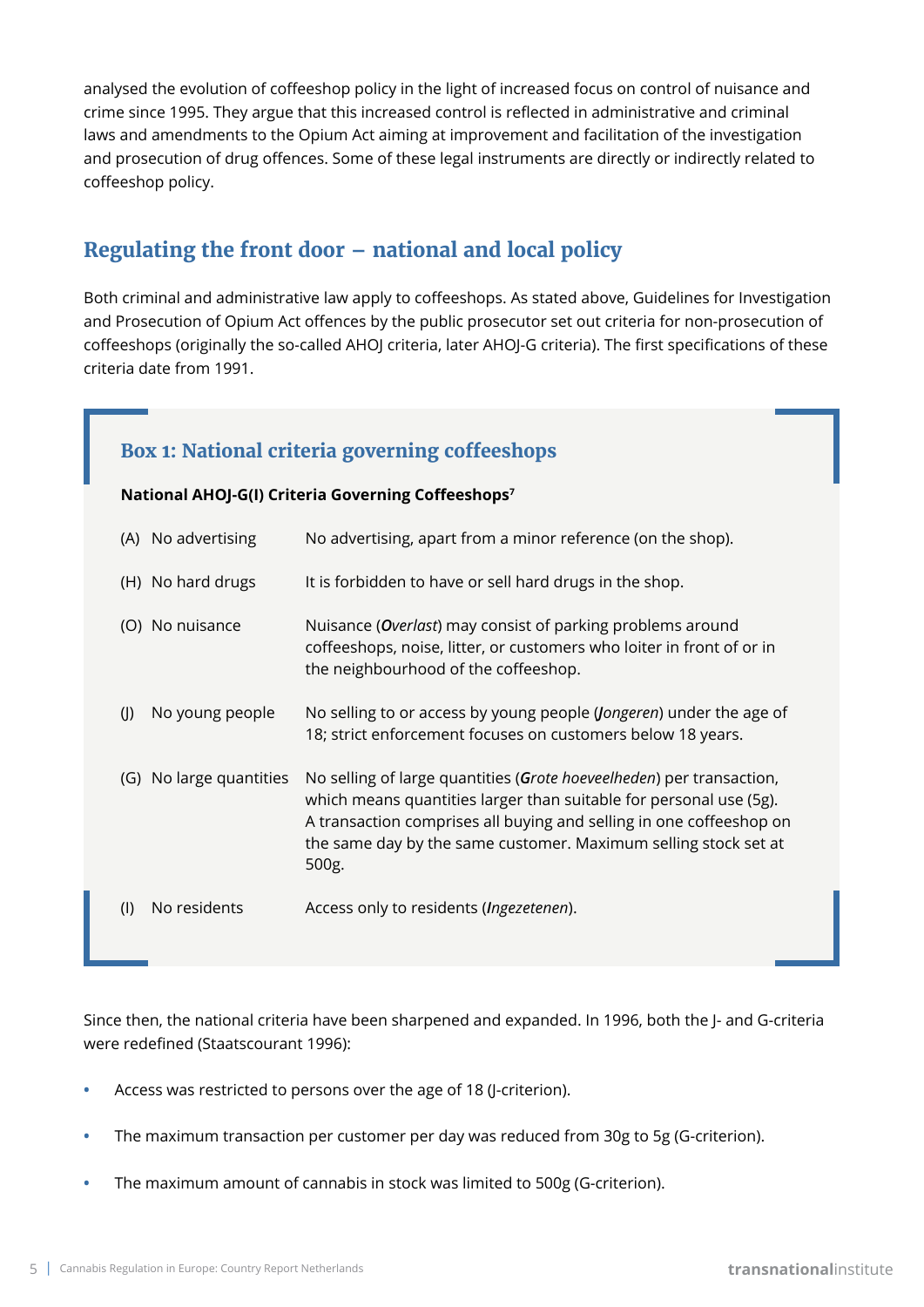From the mid-1990s onwards, the focus of coffeeshop policy was to tighten the regulation of the front door. This included *curbing the number of coffeeshops*. Since then, the number of coffeeshops declined from an estimated 1,100–1,500 in 1995 (Bieleman and Goeree 2001; Van Ooyen-Houben and Kleemans 2015) to 813 in 2000, 729 in 2005, 660 in 2010 and 573 in 2016 (Bieleman et al. 2017). There are several reasons for and explanations of this drastic drop in the number of coffeeshops. On the one hand, municipalities were given more national legal instruments for local coffeeshop policy, and on the other hand, local communities had to observe stricter national criteria.

Before 1995, at the local level municipalities were already able to take measures against coffeeshops for infringement of the national AHOJ-G criteria. And that is what happened, especially in the case of possession or trafficking of hard drugs (the H-criterion). Even when only customers are caught for the possession of hard drugs coffeeshops have been closed, sometimes temporarily, but with repeat violations usually permanently. However, in practice it was often very complicated to close down coffeeshops on legal grounds because of nuisance (the O-criterion).

The latter was one of the reasons why in 1996 the national government provided *local communities* a legal instrument to decide whether to allow coffeeshops. By the end of 2016, about 70% of Dutch municipalities had opted for a *zero policy* and decided to not allow any coffeeshops (Bieleman et al. 2017). Consequently, they can close down such locations, even if they do not violate the AHOJ-G criteria. Municipalities may also decide to allow one or more coffeeshops and to provide them with a license. Amsterdam was probably the first city to introduce a licensing system for coffeeshops. This gradually became common practice across the country. To date, coffeeshops need a license issued by the mayor. The decision to permit coffeeshops is made at the municipal level, by the mayor in consultation with the public prosecutor and the police (the so-called 'tripartite consultation') and with the approval of the city council. Whether a Dutch community has one or more coffeeshops depends in part on its population size, with larger communities being more likely to have them. However, it more strongly depends on the political composition of the local council. *'The larger the percentage of progressive councillors, the greater the probability that coffeeshops are allowed.'* (Wouters et al. 2010: 315).

#### **Box 2: Compliance with AHOJ-G criteria**

If a coffeeshop fails to comply with one of the AHOJ-G criteria, the mayor can apply administrative measures, varying from a fine to closure of the shop for a definite or indefinite period. The public prosecutor can prosecute the coffeeshop owner and staff. The severity of the sanction depends on the violation, i.e. the presence of hard drugs and under-age customers is punished more severely than advertising violations, as are repeated violations (Van Ooyen-Houben and Kleemans 2016). Compliance is checked periodically by municipalities, local police, and other agencies such as tax authorities. Customer IDs and the stock of cannabis on the premises are checked. Within a 'tripartite consultation model', the mayor, the public prosecutor, and the chief of police agree on enforcement actions. Coffeeshops in general comply with all these criteria (Bieleman, Mennes and Sijstra 2017; Van Ooyen-Houben, Bieleman and Korf 2014). One explanation is that coffeeshops are lucrative businesses that their owners do not want to compromise (van Ooyen-Houben and Kleemans, 2016; Korf, Liebregts and Nabben 2016).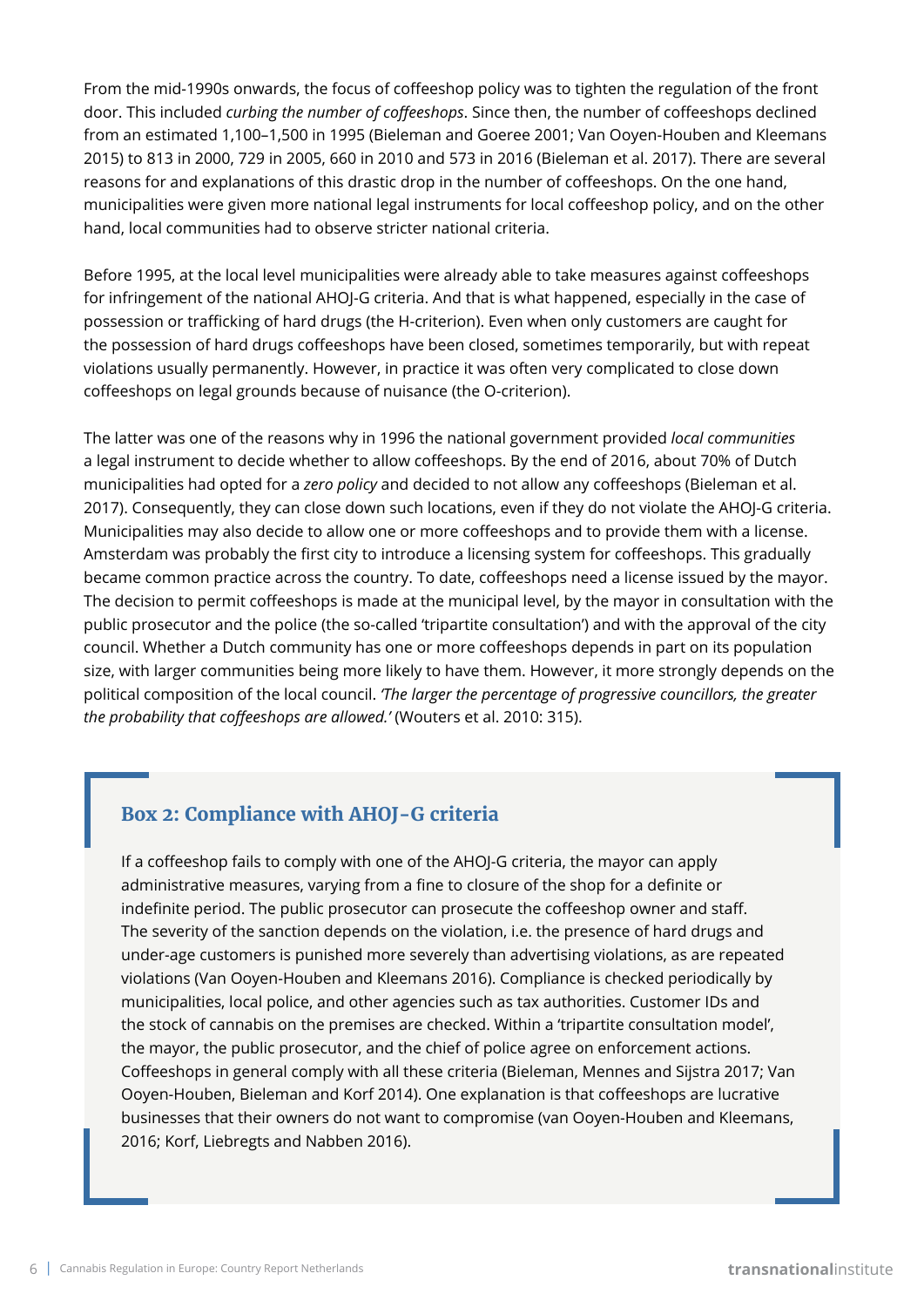Until 1996, with regard to coffeeshops there was no nationally uniform definition of '*Youth*' (the J-criterion). In some municipalities this had been set at 16 years (at that time the minimum age for alcohol consumption), in others at 18 years (the age of majority in Netherlands). In 1996 this was harmonised, and 18 years became the uniform national criterion.

Furthermore, in 1996 at the national level it was decided that coffeeshops had to be *alcohol-free* premises (Staatscourant 1996). Although at the local level this already was common practice in many coffeeshops (whether or not because of additional local criteria), there were coffeeshops serving alcohol. Some of the latter stopped doing so. Other coffeeshops decided to split up their location into an alcoholfree coffeeshop and a physically separated café serving alcohol, while some stopped being a coffeeshop and continued as café. In this way, the alcohol-free policy contributed to reducing the number of coffeeshops.

A different type of instrument to regulate the front door is the *BIBOB* Act that was introduced in 2003.8 This act empowered mayors to use a screening procedure to check the criminal backgrounds of applicants for licenses. Although this law was not specifically aimed at coffeeshops, it has become quite common to use BIBOB to screen coffeeshop owners (Bieleman, Mennes and Sijtstra 2017).

Another factor in the declining number of coffeeshops was the introduction o*f a minimum distance from school* policy at the local level. The city of Rotterdam was probably the first municipality to include this additional local criterion, and in 2009 closed 16 coffeeshops located within 250m of schools. In 2011, the national government announced that from 1 January 2014 no coffeeshop should be located within 350m from schools for secondary education and secondary vocational education. However, by the end of 2012 the planned national distance criterion of 350m was rescinded, and the Minister of Justice decided that this criterion was a matter of local policy. By 2016, four out of five Dutch municipalities with one or more coffeeshops had implemented a distance from school policy, mostly 250m or less (Bieleman, Mennes and Sijstra 2017). One of these municipalities is Amsterdam, where a minimum 250m distance policy was introduced in exchange for not implementing the I-criterion (see below). Together with the closure of most coffeeshops in the Red Light Area and rapidly growing tourism, the minimum distance from school policy led to a large increase in the number of visitors in the remaining coffeeshops (Korf, Liebregts and Nabben 2016).

In addition to the national criteria for permitting coffeeshops, communities can implement *specific local criteria*, such as the requirement to employ security and/or staff to help reduce nuisance, obligatory staff training and availability of drug-prevention information, and restricted opening hours. The latter can lead to coffeeshops being busier during the narrower time window, as for example in recent years was the case in Rotterdam (Korf and Liebregts 2015).

# **Private club and residence criteria for coffeeshops**

In 2009, a national expert advisory committee on drugs policy (*Adviescommissie Drugsbeleid* 2009) concluded that coffeeshops should return to their original purpose of selling small amounts to local consumers, especially in areas along the border. The government acted on this advice with a policy letter, and announced a more restrictive policy towards coffeeshops, with two additional criteria that coffeeshops had to observe in order for them to be tolerated coming into force: the private club and the residence criterion (Staatscourant 2011). From 2012 onwards, the new national policy intended that coffeeshops should be permitted to give access only to members (the 'private club criterion') and only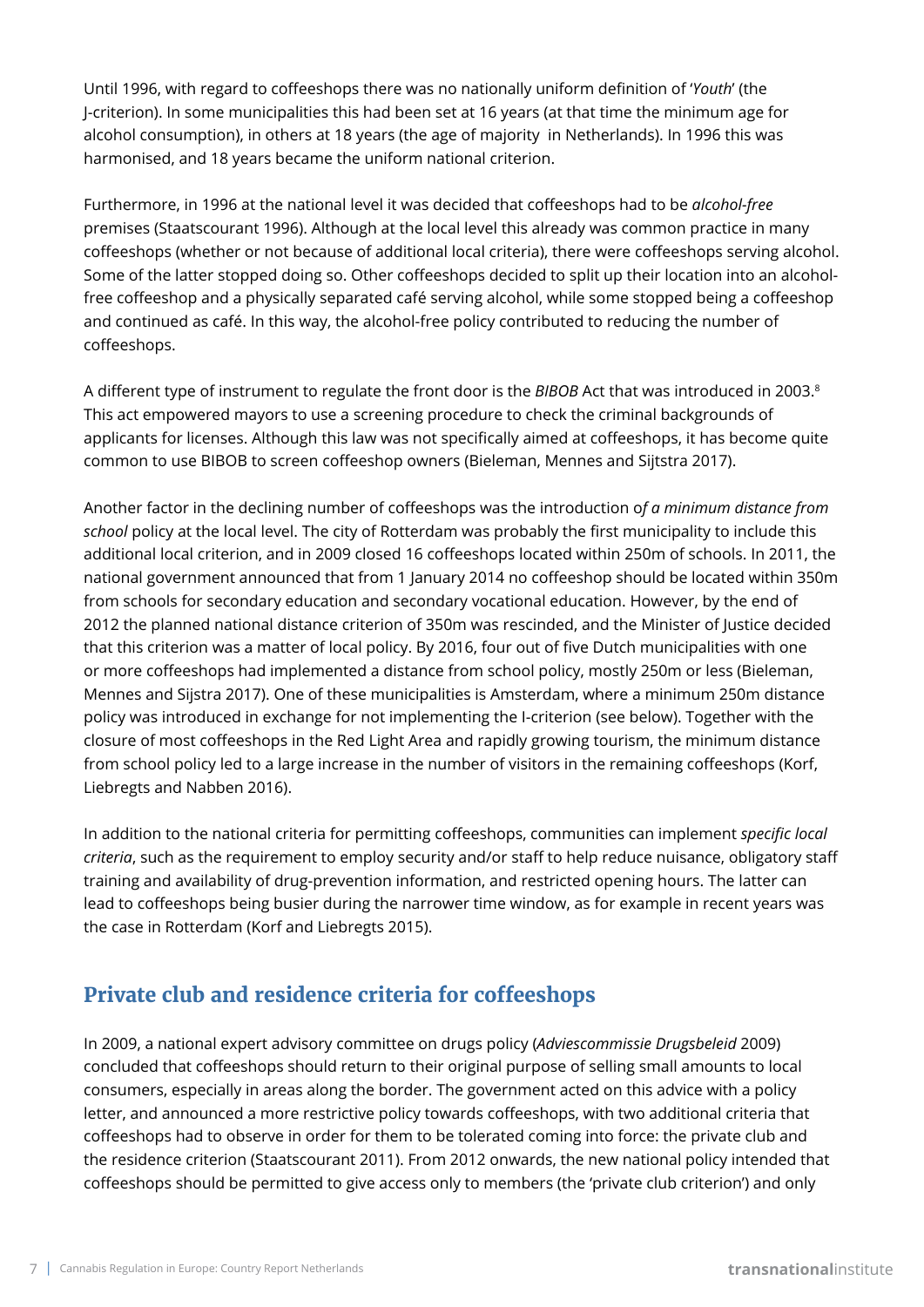residents (the I-criterion) of the Netherlands – irrespective of nationality – were permitted to become a member. This tightened policy sought to make coffeeshops smaller and more controllable, to reduce the nuisance associated with them and to reduce the number of foreign visitors attracted to the coffeeshops (so-called 'coffeeshop tourists').

Enforcement of these new criteria started as a pilot in May 2012 in three provinces in the south of the country (along the German and Belgian borders) where the problems of nuisance and drug tourism were defined as most urgent. The remaining provinces were supposed to follow in January 2013.

The introduction of these measures was evaluated in 14 municipalities, seven in the southern provinces where they were implemented ('experimental group') and seven in other provinces where they were not ('comparison group'). A baseline assessment (before the implementation in the 'experimental group') and follow-ups at six and 18 months were undertaken. A combination of methods was applied: interviews with local experts, surveys with neighbourhood residents, coffeeshop visitors and cannabis users, and ethnographic fieldwork. Findings were reported after the first follow-up (Van Ooyen-Houben, Bieleman and Korf 2013) and after the second (Van Ooyen-Houben, Bieleman and Korf 2014). A short version of the results of the full study was published in English (van Ooyen-Houben, Bieleman, and Korf 2016). Key findings were:

- **•** In the three southern provinces, drugs tourism to coffeeshops swiftly declined in 2012. Drug tourism fell, but street dealing flourished. However, 10 of the 14 municipalities in the study sample did not enforce the residence criterion. This criterion remained in force but was adapted: local authorities can decide whether to enforce it (Tweede Kamer 2012).
- **•** The private club criterion had a number of adverse side-effects. After its implementation in the southern provinces (the 'experimental group'), coffeeshops lost a large proportion of their local customers, since users did not want to register as a member. Residents turned away from coffeeshops and started buying cannabis on the illegal market, thus fostering nuisance from street dealers. These people did not want to register as a club member. There was a substantial increase in the illegal cannabis consumer market, attracting young customers aged 18–24 in particular. The growing illegal market attracted young dealers with a vulnerable background.
- **•** The private club criterion was abolished at the end of 2012 (thus never implemented in the 'comparison group'). From then on, residents returned to coffeeshops (in the southern provinces), but not all. The illegal cannabis market (i.e. cannabis transaction at consumer-level sales other than in coffeeshops) decreased but remained larger than it had been before the policy change.

#### **Medicinal cannabis and CBD products**

Since 1 January 2001, the *Bureau Medicinale Cannabis* (BMC – Office for Medicinal Cannabis) is the government office responsible for the production of cannabis for medical and scientific purposes.9 The BMC has a monopoly on supplying medicinal cannabis to pharmacies, and on its import and export. The quality of the medicinal cannabis is guaranteed by a constant supervision of the grower and the distributor. Since 2003, this cannabis has been produced by Bedrocan and is intended for medicinal use only. Five types of medicinal cannabis are exclusively available to pharmacies, pharmacy-holding general practitioners, hospitals and veterinarians: Bedrocan, Bedrobinol, Bediol, Bediol and Bedica. The composition and strength vary.<sup>10</sup> All types come in the form of dried flower tips harvested from the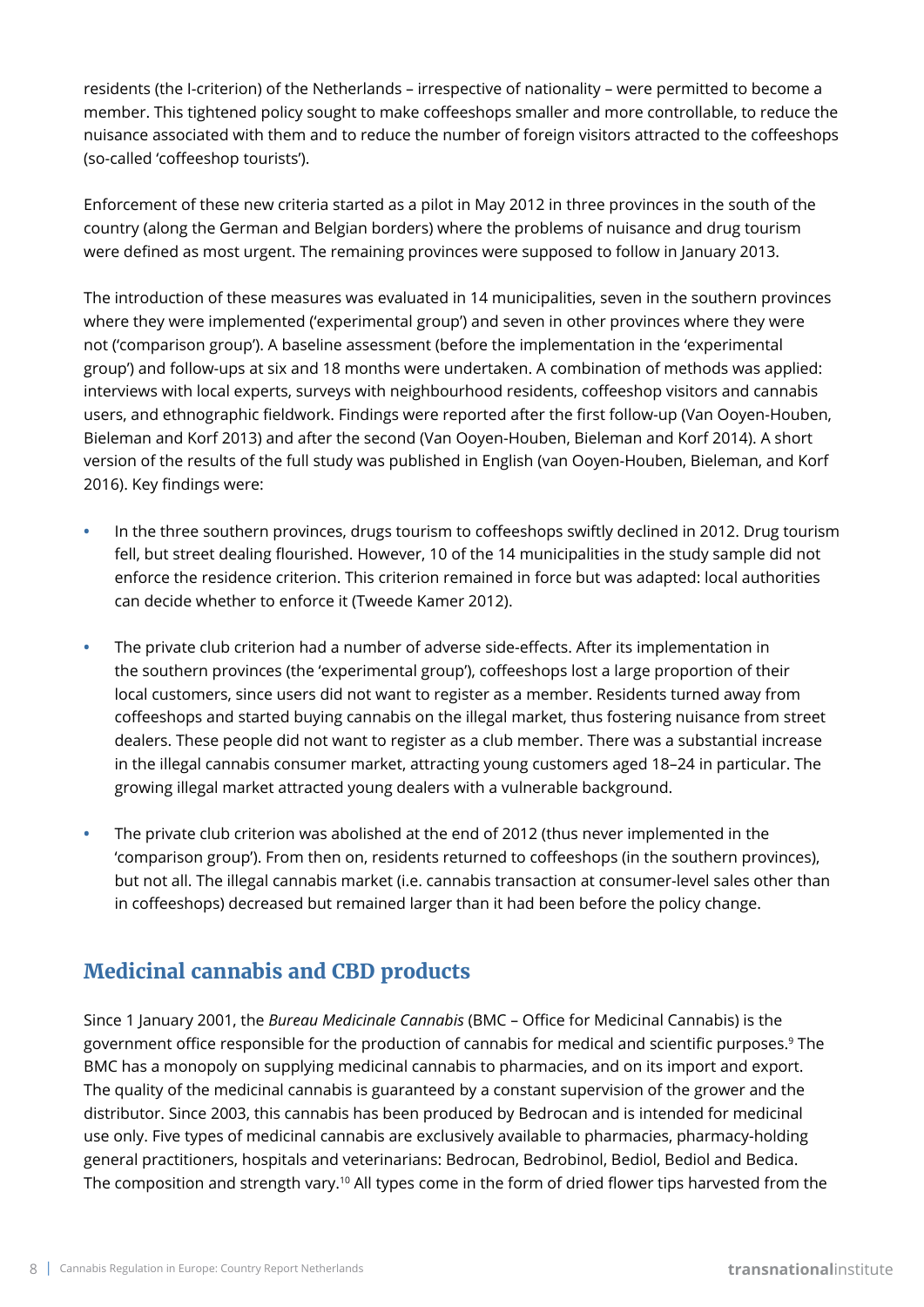female cannabis plants. With Bediol, Bedica and Bedrolite, the dried flowers are ground, making the product easier for the patient to use.

Until 2015, only dried flower tips (ground or whole) were available as medicinal cannabis. Once medicinal cannabis oil became available, in short time the number of prescriptions sharply increased.11 In the course of 2017, already around half of all medicinal cannabis prescriptions were for cannabis oil (PW 2017).

In part, medicinal cannabis oil can be understood as a response to calls from patients for more consumer / patient-friendly medicinal cannabis. These calls include pleas to allow patients to grow their own marijuana. For example, the patient platform PGMCG claims that it succeeded in gaining permission for patients in the city of Tilburg to legally grow five plants for personal use.12

In recent years, a swift and significant increase has been observed in oils and other products that contain CBD, but no THC. Cannabis oil that contains THC is subject to the Opium Act, so medicinal use requires a special prescription. However, CBD is not included in the Opium Act, as it is not defined as psychotropic. Cannabis oil with only CBD is freely available on the internet and in smart shops, tobacco shops, drugstores, etc. Cannabis oil that is sold online should not contain THC (PW 2017).

### **Controlling the back door**

The Dutch policy of tolerance towards coffeeshops does not apply to the 'back door'. The police turn a blind eye to its purchase, as long as this is done discreetly and in small quantities (Van Ooyen-Houben and Kleemans 2016). This leaves coffeeshops in a complicated interface between the illegal production market and the tolerated sale of cannabis to consumers (Tijhuis 2006). This paradox, and its related problems, had been ignored for many years (Van de Bunt 2006), but this has changed drastically since the early 2000s, and the back-door issue gained prominence on the political agenda, not in the least because coffeeshops were increasingly selling domestically grown marijuana, instead of imported foreign hashish. This product substitution has been characterised as 'Green Avalanche' (Jansen 2002). The image was created of domestic marijuana production being increasingly in the hands of criminal organisations (Korf 2011). For example, Bovenkerk and Hogewind (2003) concluded that indoor cannabis cultivation was widespread and that criminal networks forced people to become involved, in particular in socio-economically vulnerable neighbourhoods.

In subsequent years, legislation was enacted to increase and harmonise sanctions on large-scale cannabis cultivation, and to create more room for local policy (Van Ooyen-Houben and Kleemans 2016). Already in 1999 specifications for 'professionalism' of cannabis cultivation had been defined in the Opium Act, more severe sanctions for professional cultivation, and higher maximum sanctions for large-scale production and trafficking of drugs, with special emphasis on large-scale cultivation. Also, the 'Damocles article' was added to the Opium Act (article 13b) enabling mayors to close drug-dealing premises in their municipality. In 2007 this article was broadened in scope and from then on applied to all drug-related premises, including, for example, apartments that had been used to grow marijuana.

A special Hemp Task Force was created, and from 2004 domestic cultivation has been tackled by a combination of administrative and financial measures (e.g. seizures of criminal proceeds) and criminal law. Annually around 5,000 cultivation sites have been dismantled (Korf 2011; van Laar et al. 2014). Side-effects of this intensified policy include moving to other less detectable locations, technological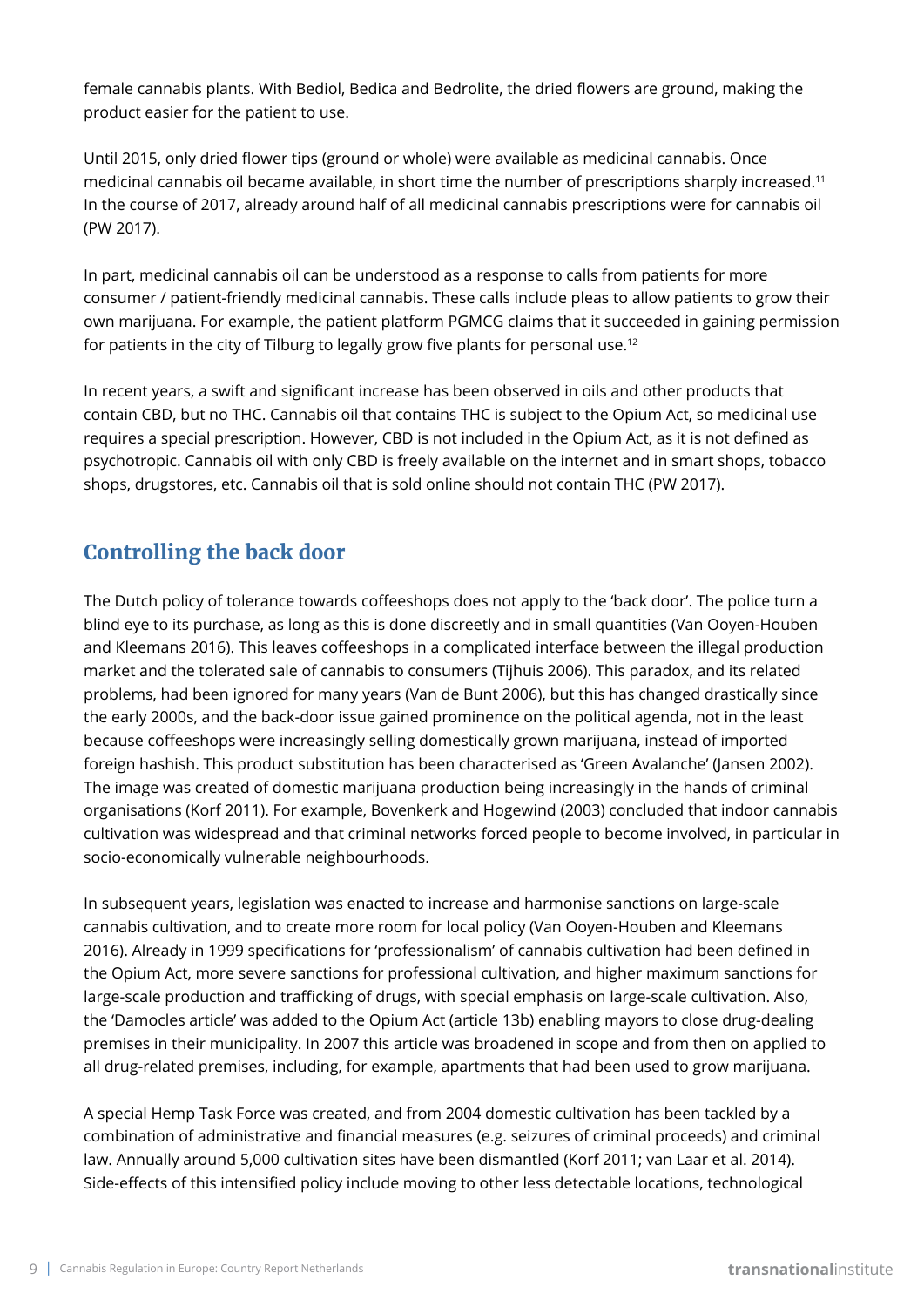innovation in indoor cultivation, and a transition to professional commercial cultivators and criminal networks (Wouters, Korf and Kroeske 2007; Emmett and Boers 2008) and to locations abroad (Jansen 2012; De Middeleer and De Ruyver 2017). As it is difficult to measure cannabis cultivation, these findings are merely observations and indications.

In 2009, the aforementioned national expert advisory committee on drug policy also advocated more intense and integrated efforts to control organised crime involving cooperation between public and private parties at the regional level and administrative, fiscal, and criminal law authorities (*Adviescommissie Drugsbeleid* 2009). One of the consequences was that in 2014 another article was entered into the Opium Act that criminalised the preparation or facilitation of cannabis cultivation. This new article was specifically intended as a legal instrument against so-called *growshops*, as they not only sold seeds to grow marijuana for personal use, but had been shown to play a crucial role as 'facilitators' in commercial indoor cannabis cultivation by selling all kinds of equipment for cultivation sites (e.g. hightech lamps). An increasing number of growshops came to be understood as important intermediaries in the supply chain to coffeeshops, as well as important facilitators and 'partners in crime' in marijuana production for the illegal export (Emmett and Broers 2008; Spapens, Van de Bunt and Rastovac 2007). It has been estimated that in the Netherlands more marijuana is grown for export than for the domestic market (Van der Giessen, Van Ooyen-Houben and Moolenaar 2016). It is difficult if not impossible to reliably estimate the total cannabis production, as well as what part is grown to supply coffeeshops. This also means that in practice the term 'back door' is not well-defined, if only because often it is unknown whether or not confiscated marijuana was intended to supply coffeeshops.

### **Local proposals for regulated supply to coffeeshops**

In Dutch cannabis policy, the core of the back-door problem is that there is no official authorised system to supply coffeeshops. In recent years, an increasing number of Dutch mayors have voiced their concerns and demanded further regulation. For example, the city of Utrecht suggested a noncommercial social club model that would allow recreational cannabis users to grow up to five marijuana plants per participant/member (Wouters and Korf 2011).

In the course of 2013 – in response to a letter from the minister of Justice to the Parliament in February 2013, in which he offered municipalities the opportunity to present plans for cannabis cultivation – Utrecht as well as other municipalities from all over the country sent proposals to the national government to regulate cannabis supply to coffeeshops. These proposals varied, among others, in the level of detail; level of centralised cannabis cultivation (one cultivator for all local/regional coffeeshops or various cultivators); characteristics of cultivation site; safety issues; whether or not to include hashish; legal bodies and role of coffeeshops in cultivation; reference to quality criteria (e.g. maximum THC percentage) and (type of) quality control; details with regard to financial administration, taxing and control.

The local/regional proposals for regulated supply to coffeeshops were part of a wider strategy, initiated by three municipalities. In the course of 2013, this resulted in a *Manifest Joint Regulation,* in which they called for a regulation of cannabis cultivation to supply coffeeshops. This manifest was signed by 23 municipalities/mayors.

In response to the proposals and the manifest, the Minister of Safety and Justice (Ivo Opstelten, the same minister who had introduced the private club and residence criteria for coffeeshops) refused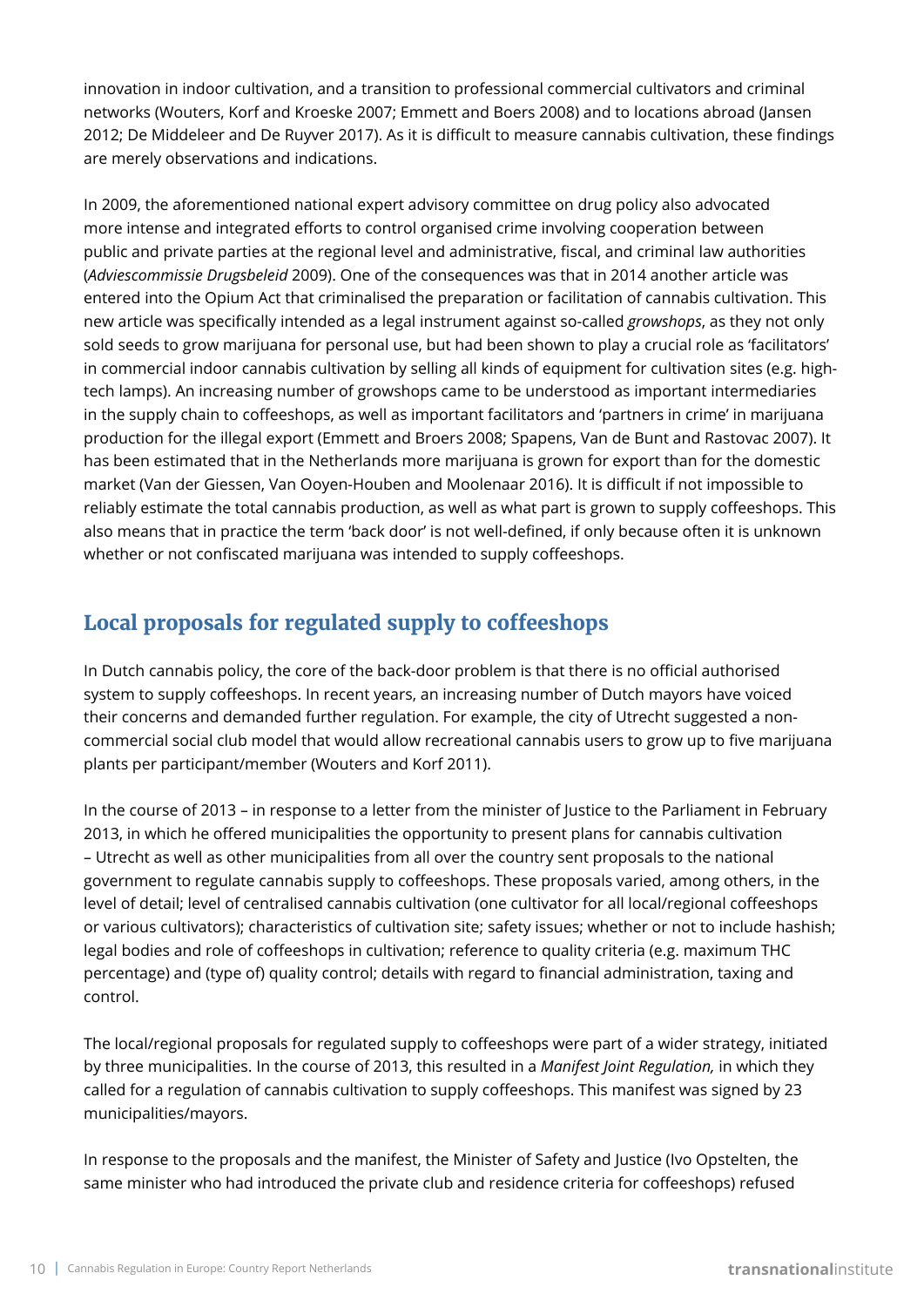#### **Box 3: Examples of local/regional proposal for regulated cannabis**  supply to coffeeshops<sup>13</sup>

The mayors of eight communities in the southern province of Limburg presented a detailed proposal for a joint two to three-year pilot project with regulated supply to all coffeeshops in their communities by one or more certified companies. Cannabis should not contain more than 15 per cent THC. Enforcement of illegal cannabis cultivation should be continued.

The municipality of Smallingerland concluded that the national enforcement policy towards cannabis cultivation had resulted in most small-scale growers being arrested or having stopped growing cannabis for coffeeshops because fear of arrest. The municipality proposed to return to a small-scale system of non-criminal, experienced growers who supply the two coffeeshops (located in the city of Drachten) with organically cultivated cannabis. Cash payments should not be allowed, and the Tax Office should control purchase and sale.

The municipality of Rotterdam called for a foundation that cultivates various types of marijuana to supply coffeeshops only. The cultivated marijuana should meet certain quality criteria (e.g. not too much THC).

The city of Leiden proposed choosing between two options: either one cultivation site for all local coffeeshops, or for each coffeeshop to have its own cultivation site.

The city of Groningen proposed a regulated cultivation site similar to the 'Bedrocan model' (see section on medicinal cannabis), i.e. an agricultural site, with no company name or reference to cannabis being visible to the public. Cannabis should be grown according to the standards of Good Agricultural Practice, and thus without pesticides or fungicides. Quality and purity (THC, CBD) should be professionally analysed and reported. Growers should not have a criminal record (with the exemption of violation of the Opium Act for cannabis cultivation); transparent financial administration; and cannabis to be safely transported to the coffeeshops.

to give permission to any of the proposed local or regional pilots. Instead, he argued that any type of formal regulation of cannabis cultivation for the recreational user market would violate the international drug treaties or European regulations, and would not solve the problem that most domestically cultivated cannabis is exported. According to the minister, the appropriate answer to organised crime would be strong measures against crime and nuisance, not regulation (Tweede Kamer 2013; 2014).

# **Manifest Joint Regulation and diverging views on international conventions**

The Manifest Joint Regulation<sup>14</sup> states that the national cannabis policy needs revision, and calls for the nationwide introduction of certified and regulated cannabis cultivation, in order to: a) better protect the health of cannabis users; b) improve safety in neighbourhoods in their cities; and c) more effectively control cannabis-related (organised) crime.

As for the health protection of cannabis users, the manifest argues that due to an unregulated supply in the cannabis market, users are not informed about its content and quality (e.g. high percentage THC).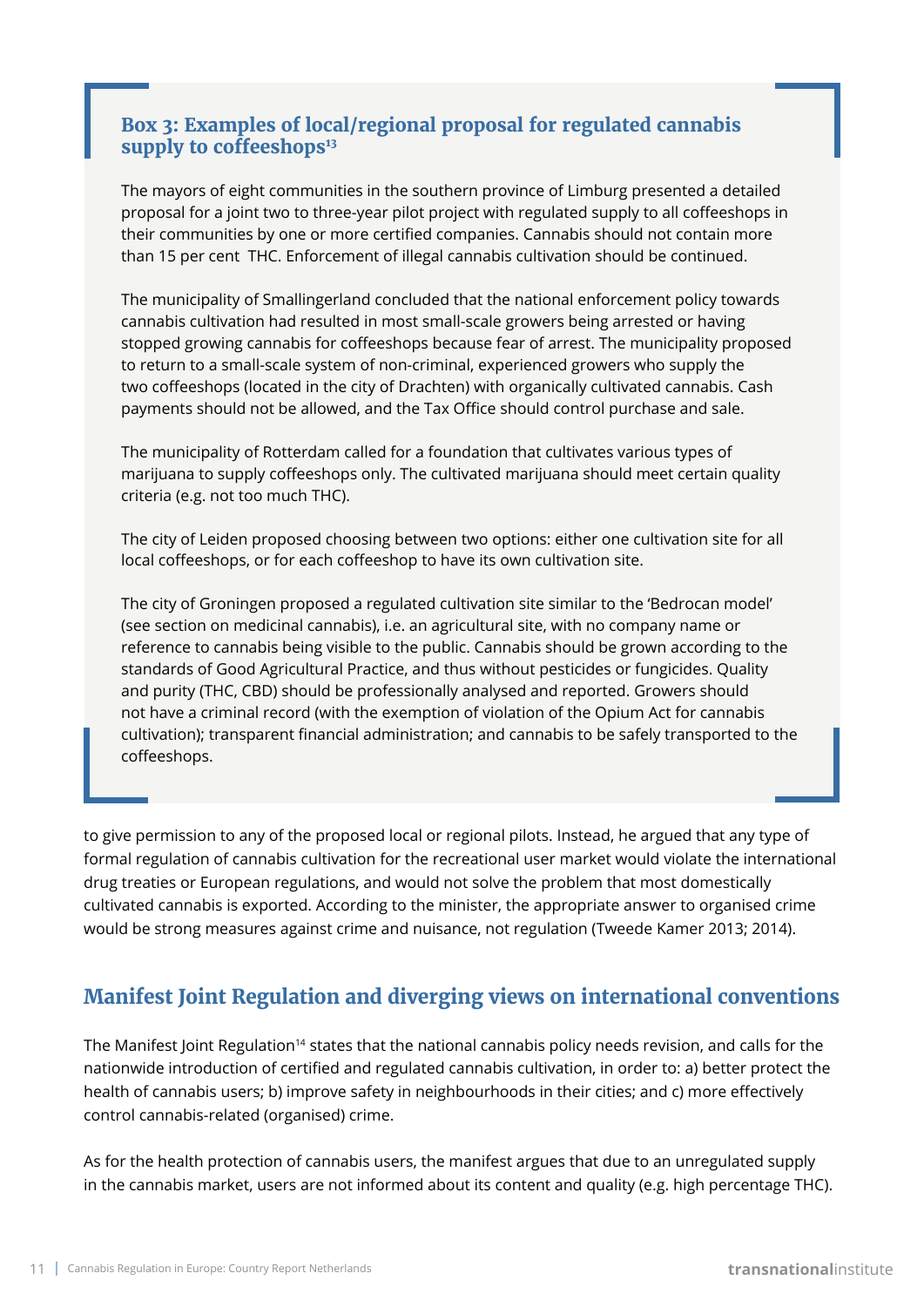With regard to safety problems, the manifest states that many fires are caused by illegal indoor cannabis cultivation in houses and apartments. As for more effective control of organised crime in domestic cannabis cultivation, the manifest argues that with certified and regulated cultivation, more human and financial resources would become available for a better targeted enforcement of remaining criminal actors and organisations involved in unregulated cultivation.

According to the municipalities that signed the manifest, the ministerial conclusion that the international drug conventions do not allow for certified and regulated cannabis cultivation has been based on a onesided and politically biased interpretation of the treaties. In his conclusion, the Minister of Safety and Justice referred to a study commissioned by his ministry (Van Kempen and Federova 2014). Interestingly, in a second study, commissioned by three cities with coffeeshops, the same authors took a different legal line, i.e. human rights conventions regarding health and safety, and concluded that positive human rights obligations could result in allowing or even requiring the regulated production of and trade in cannabis (Van Kempen and Federova 2016).

Returning to the manifest, it proposes – in the event that it would not be possible to introduce regulated cannabis cultivation country-wide – to start at the local level. To date, over 60 mayors – mostly from municipalities with coffeeshops – have signed the manifest. Some simply signed to support the call for regulation, others presented detailed proposals (see previous section). Moreover, in 2017 the Union of Dutch Municipalities (VNG) called for local experiments in regulated cannabis cultivation (VNG 2017).

# **Preparing a national experiment with regulated cannabis supply**

In February 2017, the Dutch Parliament voted for the '*Wet Gesloten Coffeeshopketen*' (Closed Coffeeshop Circuit Act), a proposal by MP Vera Bergkamp to revise the Opium Act by including a new article by which professional or commercial cannabis growers operating under strict conditions can be exempted from prosecution (Tweede Kamer 2017). This proposal was adopted by a slight majority (77 yes vs. 73 no).

In October 2017, a new government took office, a coalition of four political parties with different views on cannabis policy and coffeeshops: MP Bergkamp's 'liberal-progressive' party that had taken the initiative to revise the Opium Act, a 'liberal-conservative' party with a strong focus on fighting organised crime in cannabis production and trade, and two confessional (Christian) anti-coffeeshop parties giving highest priority to prevention of cannabis use. Despite conflicting perspectives, the coalition agreed to an experiment with 'closed coffeeshop circuit' in six to ten municipalities (cities).

In February 2018, the new Minister of (now) Justice and Safety and the Minister of Medical Care and Sports informed the parliament that an independent expert committee would be established to advise the government about the design of the experiment. In the ministerial plans announced in March 2018, the experiment was divided into three stages. (1) *Preparation,* beginning with the implementation of an Experiment Act15 and the underlying Administrative Decree.16 (2) *Experiment:* within the legal context of the experiment, cannabis can be produced, be delivered to and sold in coffeeshops in the participating municipalities. For this phase, a period of four years was foreseen in the draft version of the Experiment Act. (3) *Run-down:* within approximately six months bringing the situation back to as it was before the experiment.

In March 2018, the advisory committee – consisting of experts in the field of public health, addiction, surveillance, law enforcement, local administration, criminology and law – was established. The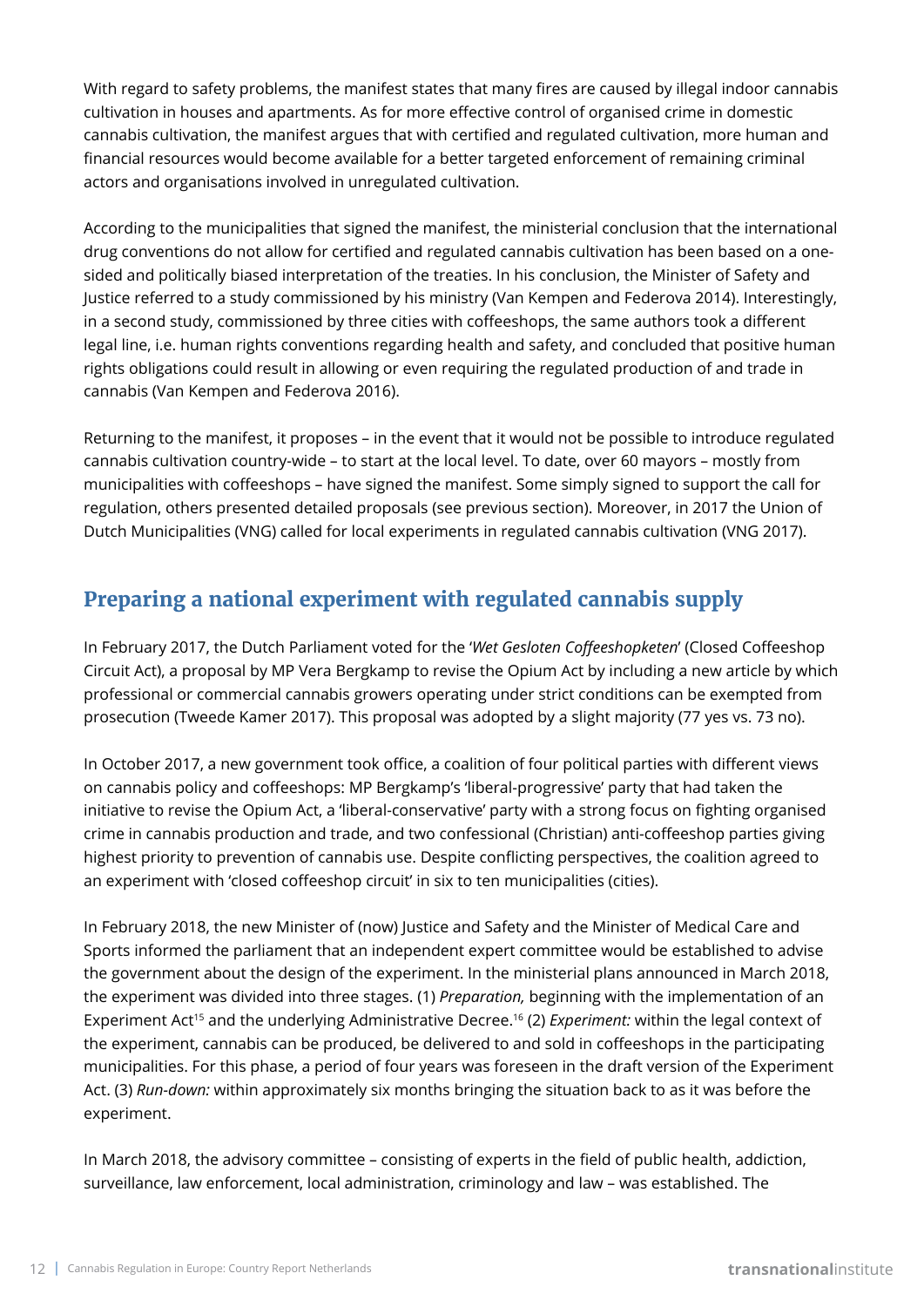committee gathered abundant information from the academic literature and through roundtable discussions with a wide variety of experts and practitioners, including mayors, law enforcers, researchers, scientists, cannabis producers, coffeeshop owners, cannabis users, and addiction and prevention experts, among others. By the end of June 2018, the advisory committee delivered its report (Adviescommissie Experiment Gesloten Cannabisketen 2018).

Regarding the content of the experiment (the 'intervention'), the committee stated that during the preparation phase, it will make considerable effort to deliver a sufficiently varied range of cannabis to the outlets participating in the experiment. According to the committee, during the experiment a limited number of reliable and highly qualified growers has to be contracted, who are ready to meet the necessary requirements (e.g. no pesticides, information about type of cannabis, THC, CBD). Over time it could be decided whether it would be desirable and possible to include more cannabis growers in the closed circuit. As the committee concluded that variation in cannabis should not be limited to marijuana, it realised that it would be a major challenge to supply participating coffeeshops not only with various types of domestically cultivated marijuana, but also with a variety of domestically produced hashish. (Approximately 20 to 30 per cent of the cannabis sold in coffeeshops refers to hashish, predominantly imported from Morocco.)

With regard to transport and trading stock, the committee's recommendations appear to go beyond the G-criterion (maximum 500g). While not mentioning specific numbers, the committee characterised transport as a vulnerable component in the chain, and concluded that the distribution from grower to seller should take place in the clearest way possible, with minimal risk of mistakes and through prevention of interference by, and 'leakage' of cannabis to, the criminal milieu. Therefore, the committee sought to minimise the number of cannabis transport movements as much as possible. It also recommended allowing outlets a maximum trading stock of at least enough for one day.

According to the committee, the retail price of cannabis should be aligned with the existing market. A surcharge could serve as a buffer against excessive margins between cost price and sales prices, and could support a fund for prevention of cannabis use and addiction. Finally, the committee pointed to the potential risk that regulation could lead to cannabis being perceived as safe and not harmful to health, because the government monitors the quality of the product. Moreover, most cannabis users in the Netherlands mix cannabis with tobacco. Therefore, the committee advised prevention measures as part of the 'intervention' that address the health damage that cannabis use, as well as tobacco smoking, can cause.

Concerning the scientific evaluation of the experiment, the committee recommended a mixed-method design: a process evaluation to investigate whether the experiment results in a well-functioning closed cannabis chain, and a study of effects. Leading questions in the *process evaluation* are, for example: is the chain truly closed and do the coffeeshops succeed in becoming exclusively supplied by legal cannabis growers and producers, and in fully abolishing the sale of illegally produced cannabis in their premises? How do processes within the chain work and evolve? Do cannabis users buy at a legal coffeeshop or do they turn to other outlets? How do users experience the closed chain? Do the 'government approved' selling points attract more young buyers and how do they alert them to potential health harms?

Regarding the *effect study* the committee pointed out several themes, including: cannabis use, combination of cannabis with other substances, cannabis dependence, cannabis-related immediate health effects, driving under the influence of cannabis, criminality, safety and nuisance. To determine certain effects of a closed cannabis chain, the committee noted that possible changes can best be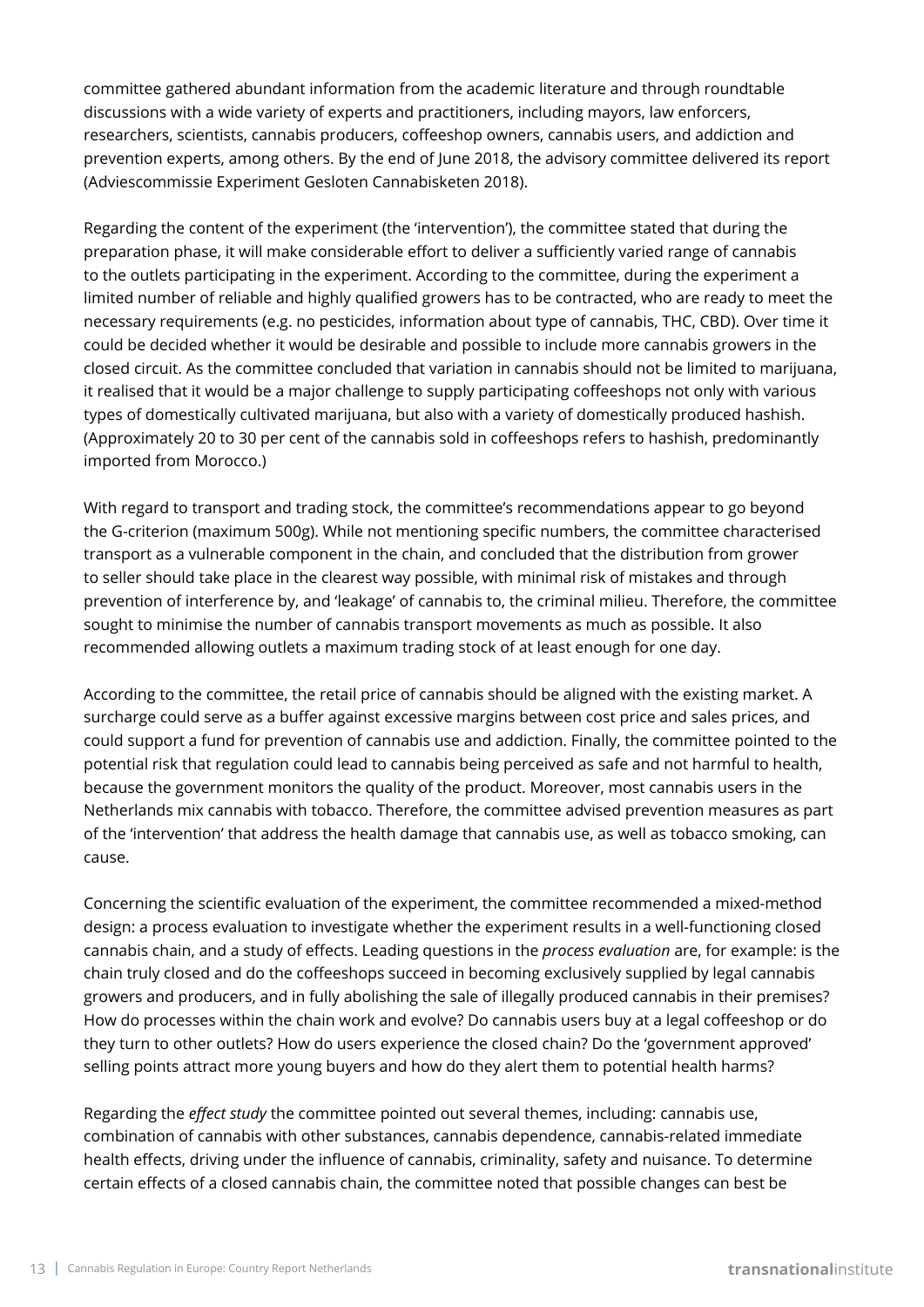studied comparatively in municipalities where the intervention is implemented and where not. According to the committee, a solid, well designed comparative study could bring evidence-based findings on short-term effects, although health effects that are observable only in the longer term are beyond the scope of the effect study, which should be finalised in four years. The committee also concluded that the experiment will not make it possible to draw firm conclusions with regard to general consequences in terms of crime.

As stated above, the proposed experiment resulted from an agreement between four political parties with different views and preferences with regard to cannabis policy and coffeeshops. This required compromises. One was an experiment limited in terms of size: six to ten municipalities. However, according to the committee, the effect study requires the participation of 'considerably more' municipalities. The paradox here seems to be that exactly the additional criteria – and consequently a variety of effect objectives – of the political parties who were less enthusiastic about the experiment and preferred its limited size, led the committee to advise a larger-scale experiment.

Another sensitive issue concerns the third stage of the experiment: run-down (within six months). This too was a concession to the political parties in the coalition that prefer not to have coffeeshops. The advisory committee expressed a very clear opinion on this matter. '*The committee finds the experiment to be successful when it has been shown that a closed cannabis chain can be realised and when the measured effects are either favourable or do not show a worsening of the current situation. Such an outcome is in the committee's view an unequivocal result that pleas for regulation of the cannabis chain in the Netherlands*' (Adviescommissie Experiment Gesloten Cannabisketen 2018: 10). Moreover, the committee stated that if the experiment succeeds, it would be 'illogical and risky' to return to the situation 'as it was before the experiment'. Instead, the committee advised the government to not phase out the experiment in the event of a successful outcome, and to make a clear statement beforehand that it intends to implement the closed cannabis chain nationwide if the experiment succeeds.

In early July 2018, in a letter to the Parliament, the Dutch government responded largely positively and in line with the committee's advice, but disagreed with some proposals and persisted in restricting the experiment to a maximum of ten municipalities.<sup>17</sup> In the following week, a first draft of the Experiment Act was sent to Parliament (Tweede Kamer 2018a). In the ensuing months, social discussions and political debates about the experiment continued.18 The Union of Dutch Municipalities19 kept calling for a larger number of cities in the experiment, and against the requirement that all coffeeshops in a municipality should participate, as this would not be realistic for cities like Amsterdam (which has about 170 coffeeshops) and Rotterdam (around 40 coffeeshops). Coffeeshops persisted in their concerns about sufficient varieties of marijuana and hashish. The Parliament's Permanent Justice Committee extensively discussed the draft Experiment Act. By the end of November 2018, the government published its views (Tweede Kamer 2018b). In short, the principles and criteria of the experiment, and the expected timeline are as follows:

- **•** In the course of 2019, the experiment will be further prepared in consultation with local authorities (including the Union of Dutch Municipalities).
- **•** The experiment formally begins when the Experiment Act and the underlying lesser regulations (Administrative Decree) have come into force. This requires that volunteering municipalities have been nominated for participation in the experiment by the Advisory Committee, subsequently six to ten municipalities will have been selected by the government, mentioned in the Administrative Decree, and that the decree has been approved by the relevant political and legal authorities and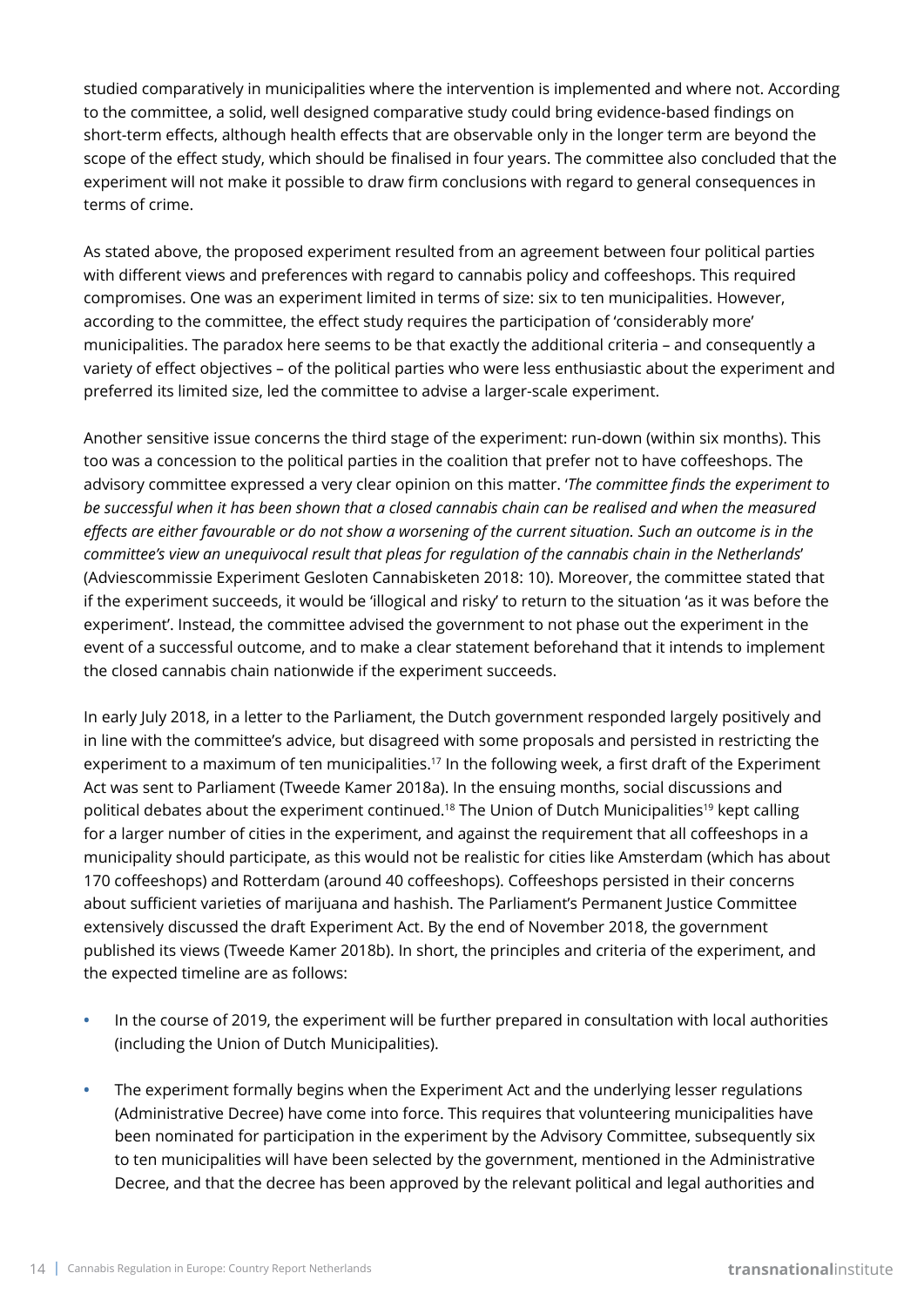institutions. At that time, the participating coffeeshops will also be known, and thus mentioned in the decree.

- **•** The next step is the *preparation phase* (expected to last at least a year). At the core is the selection of up to ten growers, who during this phase will have to bring proof that they can produce sufficient marijuana and hashish – in size and varieties –. To structurally supply the participating coffeeshops. Cultivation and production must take place in the Netherlands.
- **•** During the *actual experiment* (i.e. production, supply to coffeeshops and sale of cannabis to consumers) participating coffeeshops may order cannabis from each of the selected growers. In contrast to the national G-criterion (500g), maximum stock is set at average weekly sales of each participating coffeeshop.
- **•** The draft Experiment Act provides that the scientific *evaluation* will take place before the end of the experimental phase, in order to enable the then incumbent government to take evidence-based decisions about next steps. Should it be decided to convert the experiment into general legislation, the draft Experiment Act allows for the possibility to extend the experimental phase by up to 18 months, so that the total duration of the experiment, including the six months run-down phase, may be extended to a maximum of six years.

#### **Summary and conclusion**

In the Netherlands, cannabis was statutorily decriminalised in 1976, and placed on a separate list (II), with lower sentences than for 'hard drugs' (List I). This decriminalisation resulted from a fundamental national debate on drug policy. Already before 1976, at the local level selling cannabis to consumers had been informally tolerated under certain conditions and in specific settings (so-called house dealers in youth cultural centres). This approach became formalised at the national level, and in the course of the 1980s, coffeeshops increasingly took over the role of house dealers.

Over time, the pendulum in Dutch coffeeshop policy has been swinging between a stronger local and a stronger national orientation – and vice versa. Coffeeshops became increasingly regulated. In a dynamic process, local policies towards coffeeshops became formalised, and national criteria governing coffeeshops were defined – and enforced. The Dutch government provided legal instruments to create more room for local coffeeshop policy, i.e. to define additional criteria/requirements for coffeeshops, as well as the opportunity to opt for a zero policy, and thereby not allow coffeeshops at all. Currently about 100 municipalities allow one or more coffee shops to operate – about one quarter of all (380) Dutch municipalities.

Overall, the past decades have resulted in a well-defined set of national criteria to permit conffeeshops, and in a transparent enforcement policy. However, this policy of 'tolerance' only refers to the 'front door' of coffeeshops, i.e. the sale of small amounts of cannabis to consumers (up to 5g per transaction). Although the supply of cannabis to coffeeshops – the 'back door' – had been under debate for quite some years, calls from local policy-makers and politicians (municipalities) to take the next step, and to also regulate the supply side of the cannabis retail market, did not receive support from the national government. Instead, a repressive approach towards cannabis cultivation was intensified, thereby inadvertently contributing to an ongoing process of increased involvement of organised crime in the cannabis industry.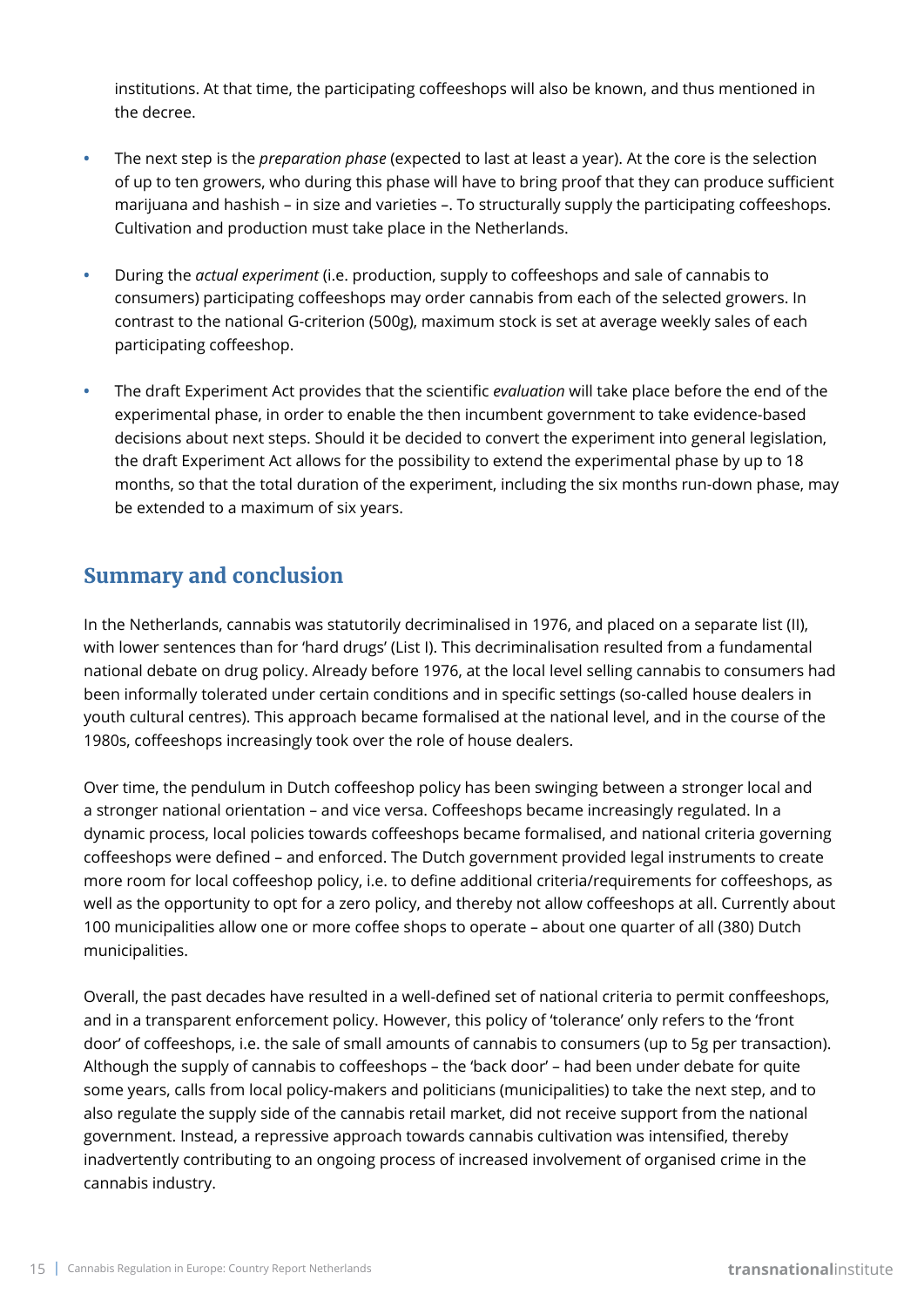Interestingly, the difference between supporters and opponents of regulating cannabis cultivation is not so much in the analysis of the problem. Both sides recognise the paradox in Dutch cannabis policy (sales tolerated through the 'front door', no supply via the 'back door') and are concerned about the role of organised crime in cannabis production. The essential difference is in the political solution advocated: more enforcement in order to fight organised crime versus regulation to steal a march on organised crime.

In response to the continued focus on enforcement, local policy-makers and politicians intensified their collaboration in pleas to regulate the 'back door', and published a Manifest Joint Regulation. While initially the national government refused to create any legal room for regulating supply to coffeeshops, a swift change took place in the course of 2017. The Dutch parliament voted for a proposal to revise the Opium Act – albeit with a very small majority – that creates legal room for cannabis supply to coffeeshops in a closed circuit from plant to consumer. With the new national government that took office in October 2017, developments came rapidly. An experiment was announced that would allow six to ten municipalities to participate in an experiment in which coffeeshops under strict conditions within a regulated, closed circuit will be supplied with cannabis.

As of June 2018, an independent advisory committee of scientists and experts reported on their recommendations for the research design and content of the experiment, including: a sufficiently varied range of cannabis in the coffeeshops (both marijuana and hashish); larger stock of cannabis in coffeeshops; and prevention measures. In the course of 2019, the experiment will be further developed in consultation with local authorities, as a next step in a complex process to prepare, implement and evaluate the experiment, with the aim of learn evidence-based lessons that in around 2025 will allow the then incumbent government to decide upon future steps in Dutch cannabis policy.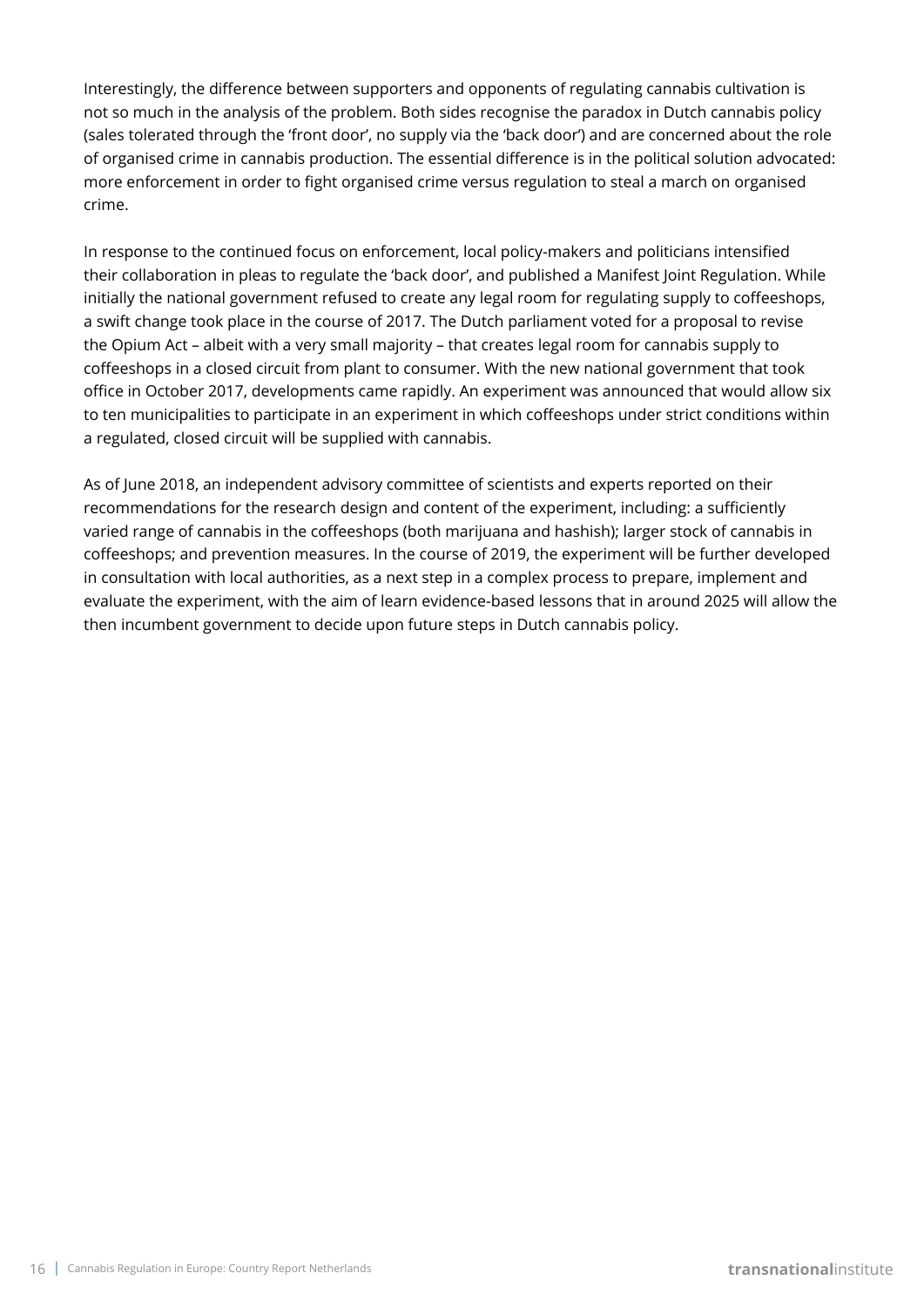### **Bibliography**

- Adviescommissie Drugsbeleid (2009) *Geen deuren maar daden: Nieuwe accenten in het Nederlandse drugsbeleid.* Den Haag: Wetenschappelijke Raad voor het Regeringsbeleid (WRR).
- Bieleman, B. and Goeree, P. (2000) *Coffeeshops in Nederland. Aantallen en gemeentelijk beleid 2000.*  Groningen: Intraval.
- Bieleman, B., Mennes, R. and Sijstra, M. (2017) *Coffeeshops in Nederland 2016. Aantallen coffeeshops en gemeentelijk beleid 1999-2016.* Groningen: Intraval.
- Blom, T. (2006) 'Coffeeshops, gedoogbeleid en Europa'. *Justitiële Verkenningen* 32(1):146-156.
- Bovenkerk, F. and Hoogewind, W.I.M. (2003) *Hennepteelt in Nederland: Het probleem van de criminaliteit en haar bestrijding.* Zeist: Uitgeverij Kerckebosch.
- Cohen, H. (1975) *Drugs, druggebruikers e drugscene.* Alphen aan den Rijn: Samson Uitgeverij.
- De Kort, M. (1995) *Tussen patiënt en delinquent. Geschiedenis van het Nederlandse drugsbeleid.* Hilversum: Verloren.
- De Kort, M. and Korf, D.J. (1992) 'The development of drug trade and drug control in the Netherlands: A historical perspective'. *Crime, Law and Social Change* 17: 123-144.
- De Middeleer, F. and De Ruyver, B. (2017) 'De verschuiving van illegale drugsmarkten van Nederland naar België. Perceptie of realiteit?' *Justitiële Verkenningen* 43(2): 103-123.
- Emmett, I. and Boers, R. (23008) *Het groene goud.* Zoetermeer: KLPD.
- Jansen, A.C.M. (1991) *Cannabis in Amsterdam: A geography of hashish and marijuana.* Muiderberg: Coutinho.
- Jansen, A.C.M. (2002) 'De economie van de cannabissector in beleidsperspectief'. *Economisch Statistische Berichten* 87 (4354): 276-278.
- Jansen, F. (2012) *Georganiseerde hennepteelt. Criminaliteitsbeeldanalyse 2012.* Woerden: KLPD, Dienst Nationale Recherche.
- Korf, D.J. (1995) *Dutch treat: Formal control and illicit drug use in the Netherlands*. Amsterdam: Thesis Publishers.
- Korf, D.J. (2002). Dutch coffee shops and trends in cannabis use. Addictive Behaviors, 27, 851-866.
- Korf, D.J. (2011). Marihuana behind and beyond coffeeshops. In T. Decorte, G.R. Potter & M. Bouchard (Eds.), World wide weed. Global trends in cannabis cultivation and its control (pp. 181-195). Surrey: Ashgate.
- Korf, D.J., Benschop, A., Nabben, T. and Wouters, M. (2013) *Coffeeshop, overlast en illegale markt.* Amsterdam: Rozenberg Publishers.
- Korf, D.J. and Liebregts, N. (2015) *Evaluatie terugbrengen sluitingstijden coffeeshops* Rotterdam: Amsterdam: Bonger Instituut.
- Korf, D.J., Liebregts, N. and Nabben, T. (2016) *Waterbed, drukte en overlast. Effecten sluitingsbeleid coffeeshops in Amsterdam-Centrum.* Amsterdam: Rozenberg Publishers.
- Krabbe, H.G.M. (ed.) (1989) *De Opiumwet. Een strafrechtelijk commentaar.* Alphen aan den Rijn: Samson Uitgeverij.
- Nijkamp, R. and Bieleman, B. (2012) *Coffeeshopbezoek Rotterdam voorjaar 2012.* Rotterdam: Bureau Intraval.
- Leuw, E. (1972) 'Het gebruik van cannabis onder leerlingen van voortgezet onderwijs: een poging tot interpretatie'. *Nederlands Tijdschrift voor Criminologie*, 14: 214-255.
- Leuw, E. (1973) 'Drugsgebruik in het Vondelpark'. *Nederlands Tijdschrift voor Criminologie* 15: 202-218.
- Leuw, E. and Haen Marschall, I. (eds) (1993) *Between Prohibition and Legalization. The Dutch experiment in drug policy.* Amsterdam / New York: Kugler Publications.
- PW (2017) 'Sterke toename gebruik medicinale cannabisolie. Aantal verstrekkingen andere varianten van medicinale cannabis loopt terug'. *Pharmaceutisch Weekblad*, 51/52, 22 December 2017.
- Spapens, T., Van de Bunt, H.G. and Rastovac, L. (2007) *De wereld achter de wietteelt.* Den Haag: Boom Juridische Uitgevers.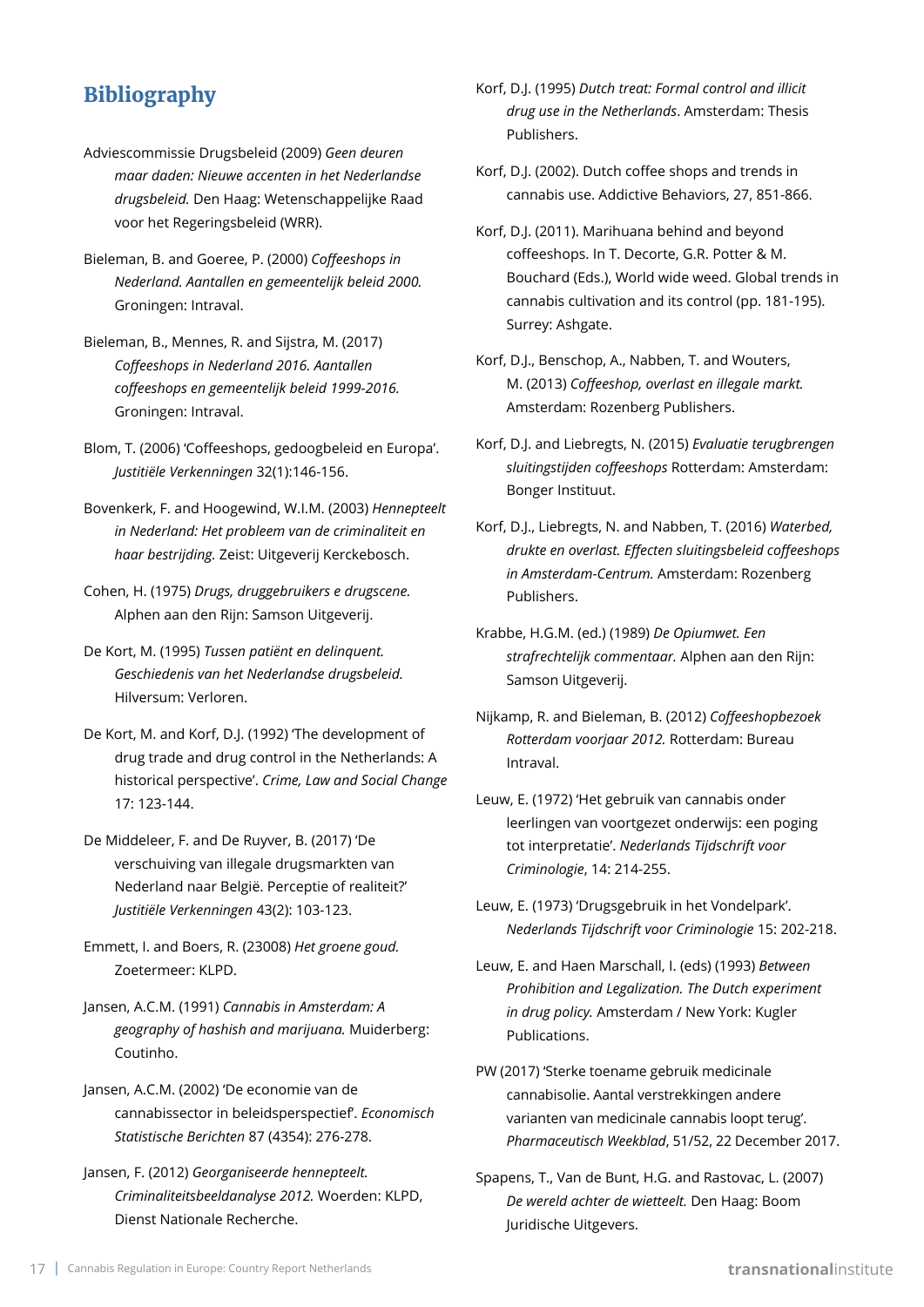- Staatscourant (1996). *Richtlijnen opsporings- en strafvorderingsbeleid strafbare feiten Opiumwet.* Staatscourant 27 september, nr. 187. Den Haag: Sdu Uitgevers.
- Staatcourant (2011) *Aanwijzing Opiumwet 2015A003.* Staatscourant 27 december, nr. 22936. Den Haag: Sdu Uitgevers.
- Tweede Kamer (1995) *Het Nederlandse drugsbeleid. Continuïteit en verandering.* Tweede Kamer stukken 1994-1995, no. 24007 (3). Den Haag: Sdu Uitgevers.
- Tweede Kamer (2011) *Drugbeleid: Brief ministers over het drugsbeleid aan de Voorzitter van de Tweede Kamer der Staten-Generaal.* Tweede Kamer stukken 2010- 2011, no. 24077 (259). Den Haag: Sdu Uitgevers.
- Tweede Kamer (2012) *Drugbeleid: Brief van de minister van veiligheid en Justitie aan de Voorzitter van de Tweede Kamer der Staten-Generaal.* Tweede Kamer stukken 2012-2013, no. 24077 (293). Den Haag: Sdu Uitgevers.
- Tweede Kamer (2013) *Drugbeleid: Brief van de minister van veiligheid en Justitie aan de Voorzitter van de Tweede Kamer der Staten-Generaal.* Tweede Kamer stukken 2013-2014, no. 24077 (314). Den Haag: Sdu Uitgevers.
- Tweede Kamer (2014) *Drugbeleid: Brief van de minister van veiligheid en Justitie aan de Voorzitter van de Tweede Kamer der Staten-Generaal.* Tweede Kamer stukken 2013-2014, no. 24077 (315). Den Haag: Sdu Uitgevers.
- Tweede Kamer (2017) *Wet gesloten coffeeshopketen.* Tweede Kamer, vergaderjaar 2016-2017, 34 165, nr. 6.
- Tweede Kamer (2018a) *Voorstel van Wet. (Wet experiment gesloten coffeeshopketen).* Tweede Kamer, vergaderjaar 2018-2019, 34 997, Nr. 2.
- Tweede Kamer (2018b) *Regels inzake een uniform experiment met teelt en verkoop van hennep en hasjiesj voor recreatief gebruik in een gesloten coffeeshopketen (Wet experiment gesloten coffeeshopketen).* Tweede Kamer, vergaderjaar 2018-2019, 34 997, Nr. 6.
- Van de Bunt, H.G. (2006) Hoe stevig zijn de fundamenten van het cannabisbeleid? *Justitiële Verkenningen* 32(1):10-23.
- Van der Giessen, M., Van Ooyen-Houben, M. and Moolenaar, D.E.G. (2016) 'Estimating the production, consumption and export of cannabis: The Dutch case'. *International Journal of Drug Policy*, 31: 104-112.
- Van Kempen, P.H.P.H.M.C. and Federova, M.I. (2014) *Internationaal recht en cannabis: Een beoordeling op basis van VN-drugsverdragen en de EUdrugsregelgeving van gemeentelijke en buitenlandse opvattingen pro regulering van cannabisteelt voor recreatief gebruik.* Deventer: Kluwer.
- Van Kempen, P.H.P.H.M.C. and Federova, M.I. (2016) *Internationaal recht en cannabis. Regulering van cannabisteelt en –handel: positieve mensenrechtenverplichtingen versus VNdrugsverdragen.* Deventer: Kluwer.
- Van Laar M. and Van Ooyen-Houben, M. (2009) *Evaluatie van het Nederlandse drugsbeleid.* Utrecht: Trimbosinstituut/WODC.
- Van Laar, M. et al. (2013) Nationale drugs monitor, Jaarbericht 2012. Utrecht: Trimbos-instituut / WODC.
- Van Laar, M. et al. (2014) Nationale drugs monitor, Jaarbericht 2013. Utrecht: Trimbos-instituut / WODC.
- Van Ooyen-Houben, M.M.J, Bieleman, B. and Korf, D.J. (2016) 'Tightening the Dutch coffeeshop policy: Evaluation of the private club and the residence criterion'. *International Journal of Drug Policy* 31: 113-120.
- Van Ooyen-Houben, M. and Kleemans, E. (2016) 'Drug Policy: The "Dutch Model"'. *Crime and Justice* 44(1): 165-226.
- VNG (2017) *Position paper cannabisbeleid.* [https://vng.nl/](https://vng.nl/onderwerpenindex/veiligheid/softdrugsbeleid) [onderwerpenindex/veiligheid/softdrugsbeleid](https://vng.nl/onderwerpenindex/veiligheid/softdrugsbeleid).
- Wouters, M., Benschop, A. and Korf, D.J. (2010) 'Local politics and retail cannabis markets: The case of the Dutch coffeeshops'. *International Journal of Drug Policy* 21: 315-320.
- Wouters, M. and Korf, D.J. (2011) *De wietpas en het sociaal clubmodel. Meningen en verwachtingen van coffeeshopbezoekers in Utrecht.* Amsterdam: Rozenberg Publishers.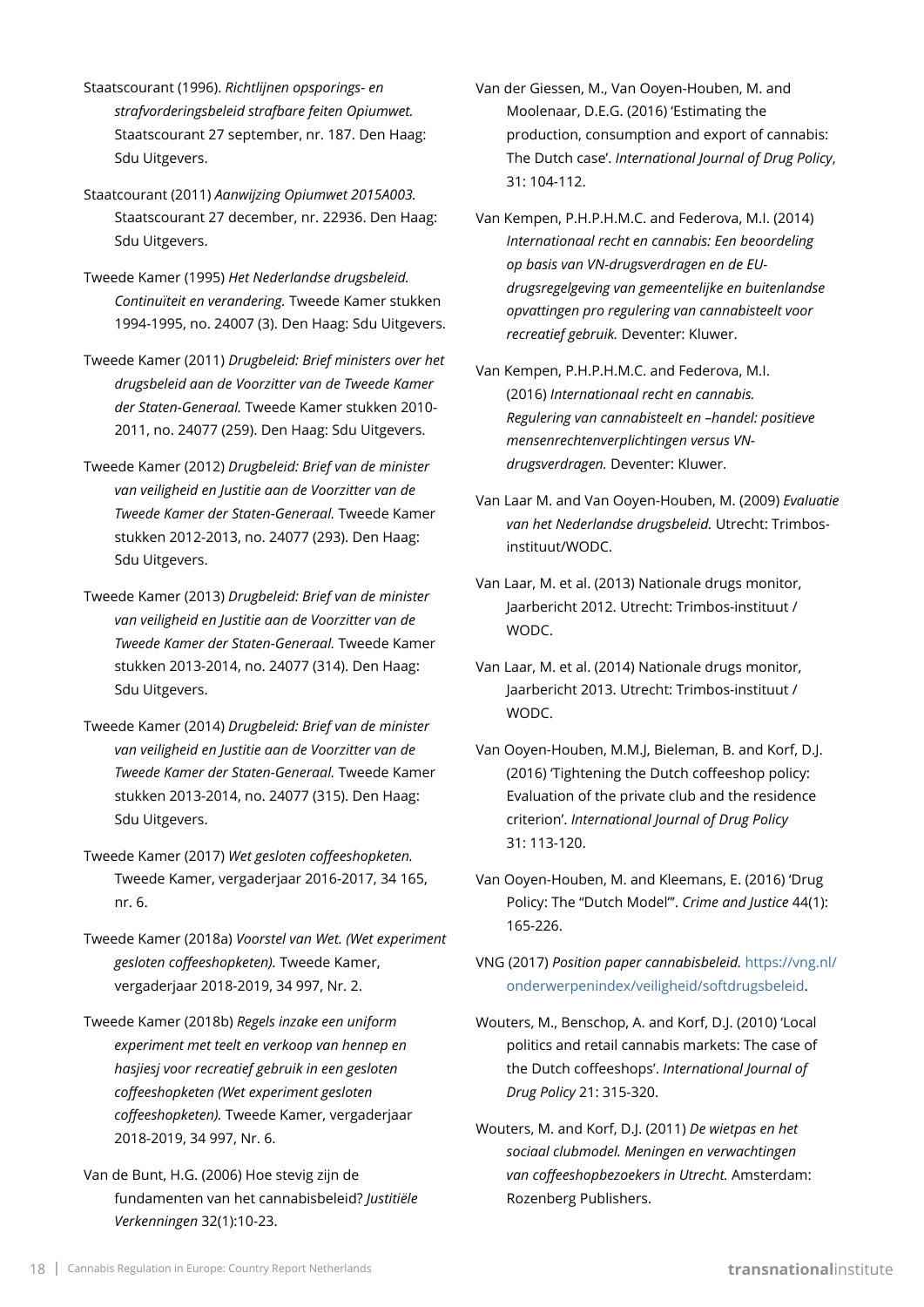#### **Endnotes**

**1.** This agreement required the inclusion of Indian hemp in the list of prohibited substances (Krabbe 1989).

**2.** In order to exempt cultivation of hemp plants for use as windbreaks in farming and for the manufacture of thread, chicken feed, birdseed and fishing bait (Krabbe 1989).

**3.** For a more detailed description, including more specific references, of this and the next section, see: Korf 1995; De Kort 1995.

**4.** The expediency principle allows authorities to refrain from prosecution of criminalisable behaviour without first asking permission of the courts. Basically, the expediency principle can be applied in two ways. The first takes prosecution as its starting point, but waives it if there are good reasons to do so (negative application: prosecution, unless); this 'case directed' approach was common in the Netherlands until the end of the 1960s. The second way is the positive application of the expediency principle; prosecution only takes place if it is expedient by serving the public interest (no, unless).

**5.** Original quote in: Tweede Kamer (1995, p. 9). English translation from: Van Ooyen-Houben and Kleemans 2016 p. 177)

**6.** Original quote in: Tweede Kamer (1995, p. 37). English translation from: Van Ooyen-Houben and Kleemans 2016, p. 196)

**7.** Slightly adapted overview from Van Ooyen-Houben and Kleemans (2016).

**8.** BIBOB: Bevordering Integriteitsbeoordelingen door Openbaar Bestuur (Promoting Integrity Reviews by Public Administration).

**9.** [www.cannabisbureau.nl/English.](http://www.cannabisbureau.nl/English) Retrieved January 4, 2018.

**10.** Bedrocan 22% THC / <1% CBD; Bedrobinol 13.5% THC / <1% CBD; Bediol 6.3% THC / 8% CBD; Bedica 14% THC / <1% CBD; Bedrolite <1% THC / 9% CBD. From: [www.cannabisbureau.nl/English](http://www.cannabisbureau.nl/English). Retrieved January 4, 2018.

**11.** For example the Transvaal Apotheek (Transvaal Pharmacy) makes magistral preparations with THC and/ or CBD from medicinal cannabis plants (Bediol CBD 2.0% / THC 1.3%; Bedica THC 2.0%; Bedrocan THC 2.0%;

Bedrolite CBD 2.0%; Bedrolite CBD 10% - each in 10 ml dosages). Retrieved from [www.transvaalapotheek.nl](http://www.transvaalapotheek.nl) 28 May 2018.

**12.** PGMCG stands for: Stichting Patiënten Groep Medicinale Cannabis Gebruikers (Patients Group Medicinal Cannabis Users), a foundation for and by patients who (wish to) use medicinal cannabis. Retrieved from [www.pgmcg.nl](http://www.pgmcg.nl) 15 May 2018.

**13.** Examples are only shortly summarized here, and do not include all characteristics or requirements in the proposals.

**14.** As published January 31, 2014 by the initiators: mayor Depla (Heerlen), deputy Everhardt (Utrecht) and mayor Van Gijzel (Eindhoven). [www.vng.nl](http://www.vng.nl). Retrieved January 4, 2018.

**15.** The aim of this *Experiment Act* is to regulate that the Opium Act will not apply to the actions that are defined as illegal in this act, but that are necessary for the production of cannabis and for the supply to coffeeshops, in as far as these actions take place within the framework of the experiment.

**16.** The *Administrative Decree* (in Dutch: Algemene Maatregel van Bestuur, AMvB) formulates the conditions for the experiment.

**17.** Letter of July 6, 2018 by the Minister of Medical Care and Sport, and the Minister of Justice and Safety. (137242-178738-VGP) "Kabinetsreactie rapport Adviescommissie Experiment gesloten cannabisketen."

**18.** For example "Oppositie vreest mislukken wietproef », in newspaper *Trouw*, January 18, 2019.

**19.** [https://vng.nl/onderwerpenindex/veiligheid/](https://vng.nl/onderwerpenindex/veiligheid/softdrugsbeleid/nieuws/aandachtspunten-vng-voor-amvb-wietexperiment) [softdrugsbeleid/nieuws/aandachtspunten-vng-voor](https://vng.nl/onderwerpenindex/veiligheid/softdrugsbeleid/nieuws/aandachtspunten-vng-voor-amvb-wietexperiment)[amvb-wietexperiment.](https://vng.nl/onderwerpenindex/veiligheid/softdrugsbeleid/nieuws/aandachtspunten-vng-voor-amvb-wietexperiment) Retrieved January 23, 2019.